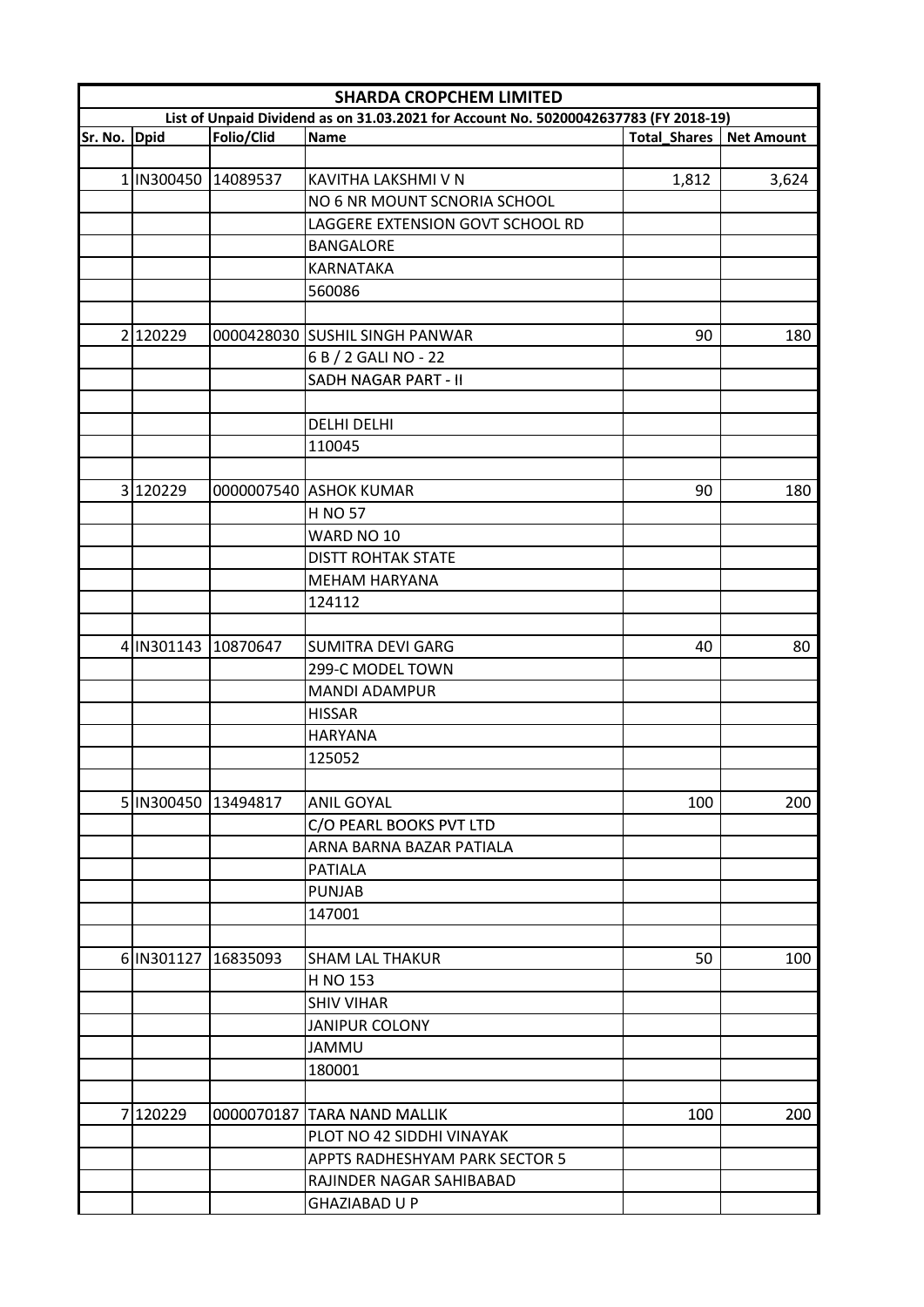|           |                      | 201005                        |              |                |
|-----------|----------------------|-------------------------------|--------------|----------------|
|           |                      |                               |              |                |
| 8120398   |                      | 0000041639 SHAHNAZ PARVEEN    | 40           | 80             |
|           |                      | 195/49, JAGAT NARAIN ROAD,    |              |                |
|           |                      | <b>NEAR NOOR HOSPITAL</b>     |              |                |
|           |                      | <b>GOLAGANJ</b>               |              |                |
|           |                      | <b>LUCKNOW Uttar Pradesh</b>  |              |                |
|           |                      | 226018                        |              |                |
|           |                      |                               |              |                |
| 9120304   |                      | 0000039421 ASHISH KUMAR GUPTA | 10           | 20             |
|           |                      | H.NO.182 CHAK AHMAD PUR       |              |                |
|           |                      | <b>WARD NO. 19,</b>           |              |                |
|           |                      |                               |              |                |
|           |                      | RAEBARELI UTTAR PRADESH       |              |                |
|           |                      | 229001                        |              |                |
|           |                      |                               |              |                |
|           | 10 IN300450 13771760 | HARSH VARDHAN SOMANI          | 8            | 16             |
|           |                      | C-10 ADM COLONY               |              |                |
|           |                      | HINDALCO INDUSTRIES LTD       |              |                |
|           |                      | RENUKOOT SONBHADRA            |              |                |
|           |                      | RENUKOOT UTTAR PRADESH        |              |                |
|           |                      | 231217                        |              |                |
|           |                      |                               |              |                |
| 11 120472 |                      | 0009984583 PANKAJ SINGH       |              | 120            |
|           |                      | 215 UTSAV                     | 60           |                |
|           |                      |                               |              |                |
|           |                      | <b>MAHANAGAR PART 2</b>       |              |                |
|           |                      | PILIBHIT BYE PASS             |              |                |
|           |                      | <b>BAREILLY UTTAR PRADESH</b> |              |                |
|           |                      | 243001                        |              |                |
|           |                      |                               |              |                |
|           | 12 IN300214 12705140 | YOGESH PRAKASH                | 700          | 1,400          |
|           |                      | Y P MEDICINE                  |              |                |
|           |                      | RETI MOHALLA DINDAPURA        |              |                |
|           |                      |                               |              |                |
|           |                      | <b>MORADABAD</b>              |              |                |
|           |                      | 244001                        |              |                |
|           |                      |                               |              |                |
|           | 13 IN301983 10669208 | <b>KAMAL JAIN</b>             | 100          | 200            |
|           |                      | STATION ROAD,                 |              |                |
|           |                      |                               |              |                |
|           |                      |                               |              |                |
|           |                      | DHAMPUR (U.P.)                |              |                |
|           |                      | 246761                        |              |                |
|           |                      |                               |              |                |
|           | 14 IN302269 12671871 | RISHU KASHYAP                 | $\mathbf{1}$ | $\overline{2}$ |
|           |                      | 75 CHRISTIAN LANE             |              |                |
|           |                      | <b>BEGUM BAGH MEERUT</b>      |              |                |
|           |                      | <b>UTTAR PRADESH</b>          |              |                |
|           |                      | <b>INDIA</b>                  |              |                |
|           |                      | 250001                        |              |                |
|           |                      |                               |              |                |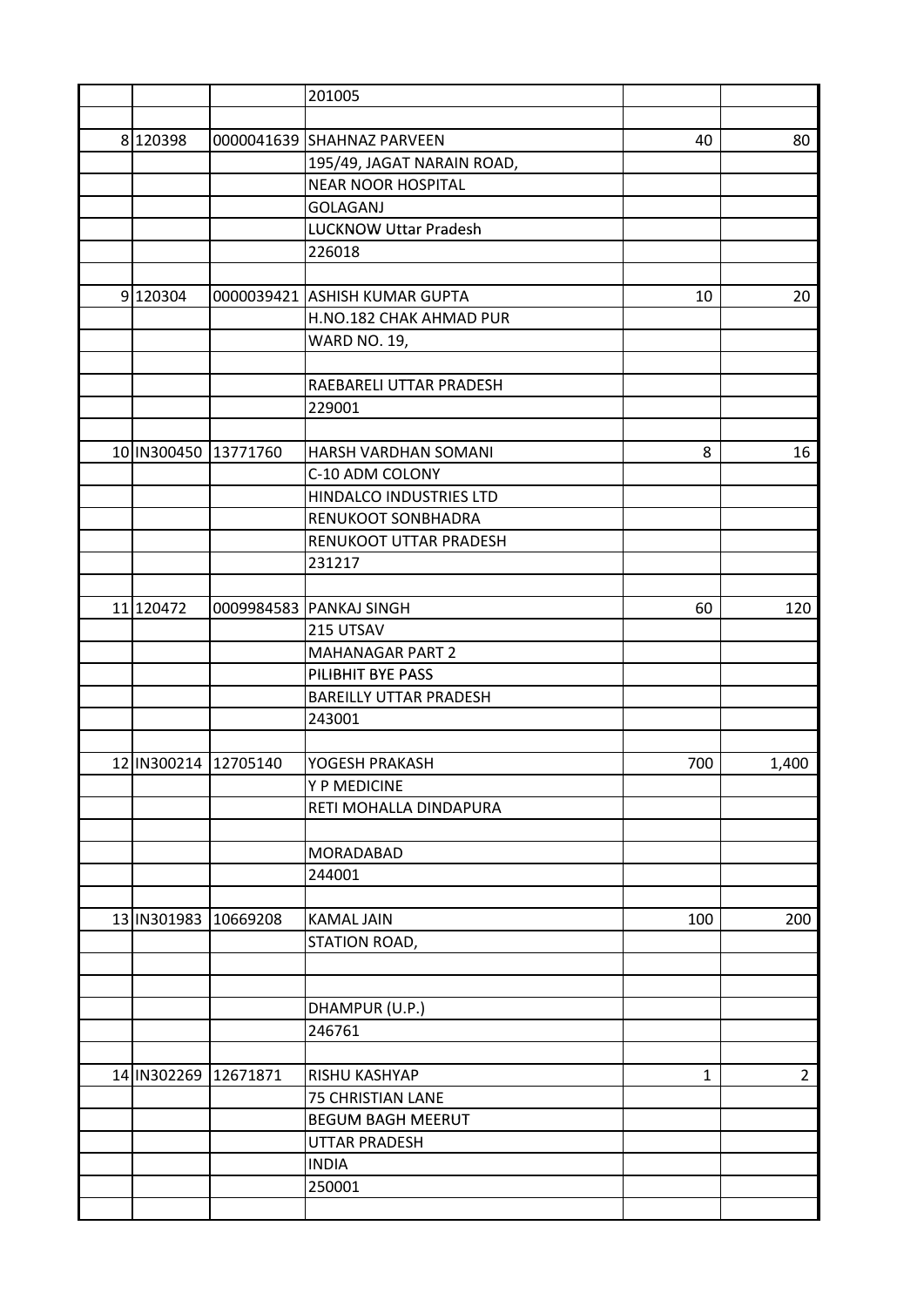| 15 120177            |                 | 0100785928 SHAILESH GODIKA     | 90 | 180 |
|----------------------|-----------------|--------------------------------|----|-----|
|                      |                 | HOUSE NO 526                   |    |     |
|                      |                 | SHANTI NAGAR OPP DURGAPURA     |    |     |
|                      |                 | <b>RAILWAY STATION</b>         |    |     |
|                      |                 | JAIPUR RAJASTHAN               |    |     |
|                      |                 | 302018                         |    |     |
|                      |                 |                                |    |     |
| 16 120191            |                 | 0100695845   MANISH JAIN       | 10 | 20  |
|                      |                 | 535                            |    |     |
|                      |                 | <b>GAON THANAGAZZ</b>          |    |     |
|                      |                 | TEH THANAGAZZ                  |    |     |
|                      |                 | ALWAR RAJASTHAN                |    |     |
|                      |                 | 301001                         |    |     |
|                      |                 |                                |    |     |
| 17 IN301127          | 16891794        | <b>DINESH KUMAR</b>            | 90 | 180 |
|                      |                 | 35,                            |    |     |
|                      |                 | SANJAY NAGAR,                  |    |     |
|                      |                 | OPP. RAILWAY STATION,          |    |     |
|                      |                 | <b>ALWAR</b>                   |    |     |
|                      |                 | 301001                         |    |     |
|                      |                 |                                |    |     |
| 18 120177            |                 | 0100062395 KOSHLYA VASDANI     | 90 | 180 |
|                      |                 | C/O LAXMAN DAS                 |    |     |
|                      |                 | SECTOR 11, PLOT NO 1284,       |    |     |
|                      |                 | MALVIYA NAGAR,                 |    |     |
|                      |                 | <b>JAIPUR RAJASTHAN</b>        |    |     |
|                      |                 |                                |    |     |
|                      |                 | 302017                         |    |     |
| 19 130176            |                 |                                | 90 | 180 |
|                      |                 | 0000104424 ABHISHEK MAHESHWARI |    |     |
|                      |                 | $D-41,$                        |    |     |
|                      |                 | <b>BASANT VIHAR,</b>           |    |     |
|                      |                 |                                |    |     |
|                      |                 | <b>BHILWARA RAJASTHAN</b>      |    |     |
|                      |                 | 311001                         |    |     |
|                      |                 |                                |    |     |
| 20 130176            |                 | 0000672783 DARBARI LAL JAIN    | 30 | 60  |
|                      |                 | 1 KH 9                         |    |     |
|                      |                 | <b>SHANTI NAGAR</b>            |    |     |
|                      |                 | <b>HIRAW MAGARI SECT 5</b>     |    |     |
|                      |                 | <b>UDAIPUR RAJASTHAN</b>       |    |     |
|                      |                 | 313002                         |    |     |
|                      |                 |                                |    |     |
| 21 120121            | 0100296858 RIYA |                                | 90 | 180 |
|                      |                 | H.N. 11                        |    |     |
|                      |                 | JAIN COLONY, BANK COLONY       |    |     |
|                      |                 | RAI KA BAGH                    |    |     |
|                      |                 | JODHPUR RAJASTHAN              |    |     |
|                      |                 | 342006                         |    |     |
|                      |                 |                                |    |     |
| 22 IN300974 10157067 |                 | <b>FRANCIS D'SOUZA</b>         | 45 | 90  |
|                      |                 | <b>GANGA APARTMENT,</b>        |    |     |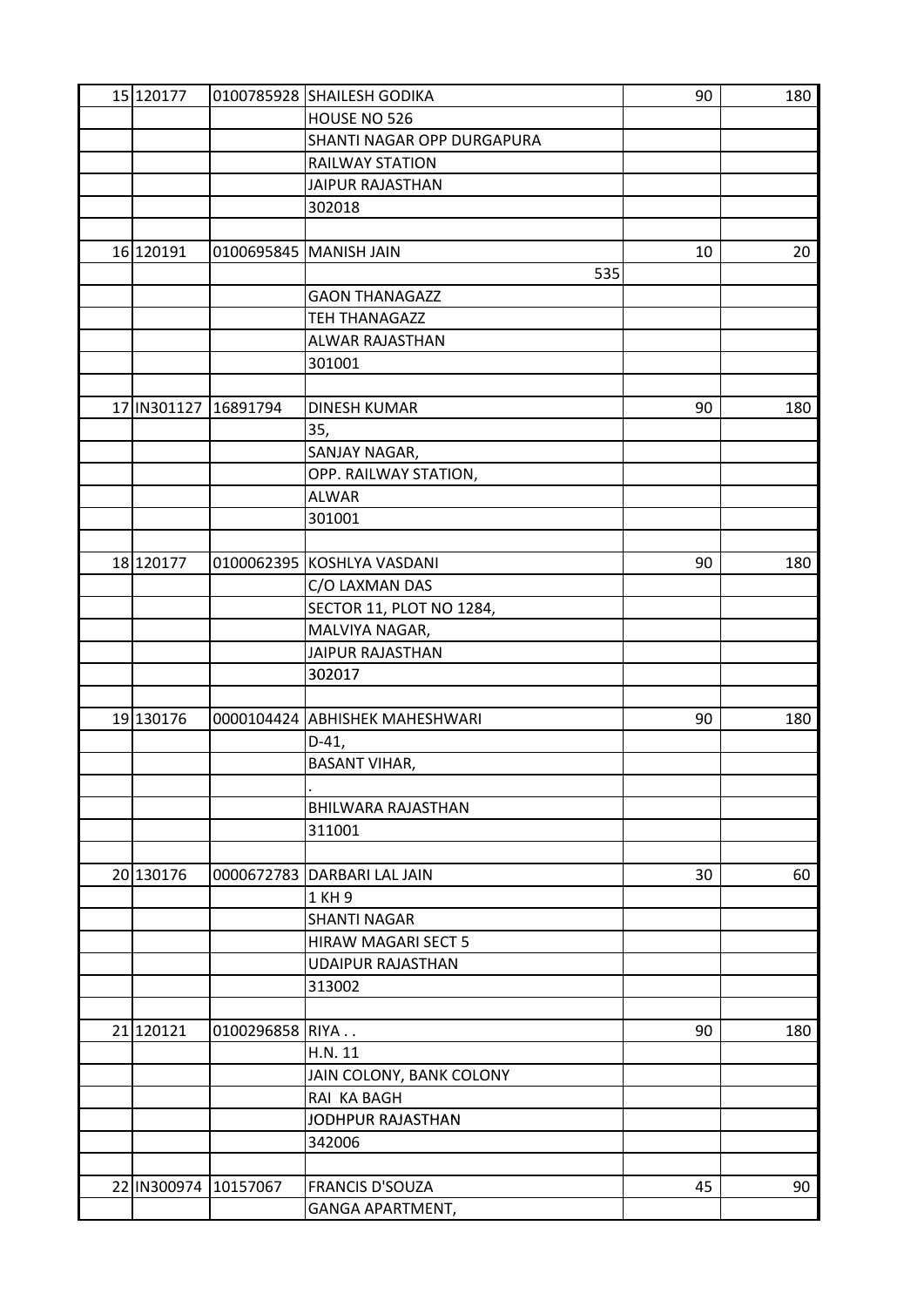|                      | 2/5, COLLEGE WADI,                         |    |     |
|----------------------|--------------------------------------------|----|-----|
|                      | NR. KATHAWAR GYMKHANA,                     |    |     |
|                      | RAJKOT.                                    |    |     |
|                      | 360001                                     |    |     |
|                      |                                            |    |     |
| 23 IN301774 17909999 | RACHHADIYA DILIPKUMAR VALLABHBHAI          | 90 | 180 |
|                      | BHAVYA HARIDWAR PLOT NO 02                 |    |     |
|                      | OPP SAGAR HALL                             |    |     |
|                      | BLOCK NO.70 A                              |    |     |
|                      | <b>RAJKOT</b>                              |    |     |
|                      | 360001                                     |    |     |
|                      |                                            |    |     |
| 24 IN301039 24185587 | MUKUND LAXMICHANDBHAI DELAWALA             | 90 | 180 |
|                      | PREMILA ROAD                               |    |     |
|                      | OPP PAREKH WATCH CO                        |    |     |
|                      | REVAKUNJ                                   |    |     |
|                      | <b>RAJKOT</b>                              |    |     |
|                      | 360001                                     |    |     |
|                      |                                            |    |     |
| 25 120180            | 0000253361 VIREN BAKULBHAI MANEK           | 90 | 180 |
|                      | JASH 8 NILKANTH NAGAR                      |    |     |
|                      | 2/D HARI NAGAR UNI ROAD                    |    |     |
|                      | OPP PATEL KANYA CHHATRALAYA                |    |     |
|                      | <b>RAJKOT GUJARAT</b>                      |    |     |
|                      | 360005                                     |    |     |
|                      |                                            |    |     |
| 26 120180            | 0000278678 HITESHKUMAR BECHARBHAI KUNDARIA | 40 | 80  |
|                      | C/O JYOTI PAN                              |    |     |
|                      | <b>LIMDA CHOWK</b>                         |    |     |
|                      |                                            |    |     |
|                      | <b>JAMJODHPUR GUJARAT</b>                  |    |     |
|                      | 360530                                     |    |     |
|                      |                                            |    |     |
|                      |                                            |    |     |
| 27 IN300974 10447543 | <b>ATUL MAKANLAL SHAH</b>                  | 90 | 180 |
|                      | MAHALAXMI CHOWK,                           |    |     |
|                      | NR. LADI'S SCHOOL,                         |    |     |
|                      | NAGAR DELI,                                |    |     |
|                      | JAMNAGAR.                                  |    |     |
|                      | 361001                                     |    |     |
|                      |                                            |    |     |
| 28 IN300974 11185261 | MANOJ RAMNIKLAL DOSHI                      | 90 | 180 |
|                      | VIRORA BUILDING,                           |    |     |
|                      | RANJIEET BAUG,                             |    |     |
|                      | NR. PANCHVATI SOCIETY,                     |    |     |
|                      | JAMNAGAR.                                  |    |     |
|                      | 361002                                     |    |     |
|                      |                                            |    |     |
| 29 120132            | 0000317494   DIPAK CHHOTALAL BHATT         | 45 | 90  |
|                      | C/O ARUNUDYOG, B-7                         |    |     |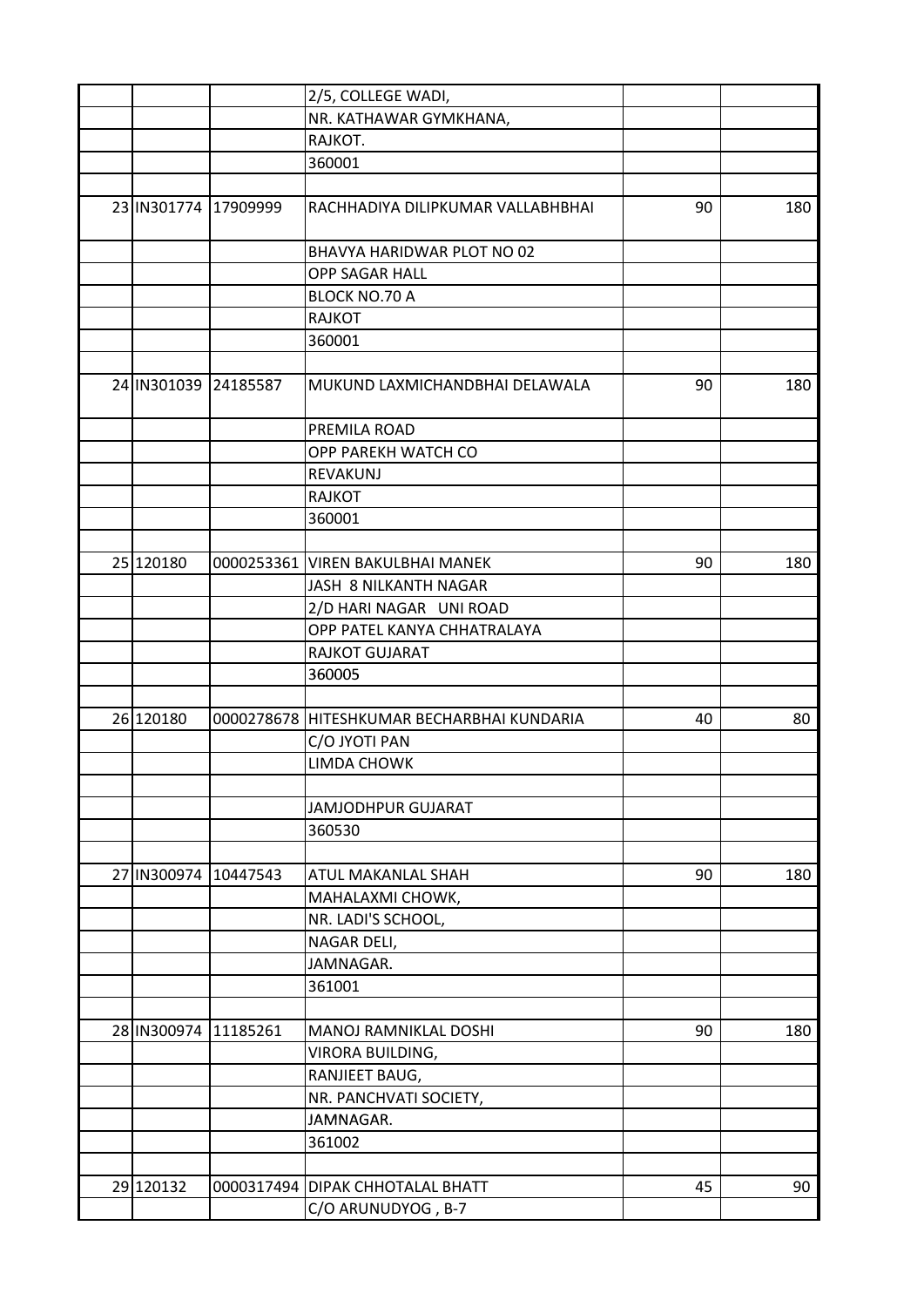|             |                      | M P SHAH INDUSTRIAL ESTATE                     |    |     |
|-------------|----------------------|------------------------------------------------|----|-----|
|             |                      | <b>SARU SECTION ROAD</b>                       |    |     |
|             |                      | <b>JAMNAGAR GUJARAT</b>                        |    |     |
|             |                      | 361002                                         |    |     |
|             |                      |                                                |    |     |
| 30 120120   |                      | 0000029728 JJAYANTILAL BABULAL KATESIA         | 90 | 180 |
|             |                      | RAJ PARK 2, PLOT NO. 44,                       |    |     |
|             |                      | BEHIND OLD MENTAL HOSPITAL.                    |    |     |
|             |                      | NR. SUBHASH BRIDGE,                            |    |     |
|             |                      | <b>JAMNAGAR GUJARAT</b>                        |    |     |
|             |                      | 361007                                         |    |     |
|             |                      |                                                |    |     |
| 31 120332   |                      | 0005605276 JITENDRA NANUBHAI RATHOD            | 60 | 120 |
|             |                      | 201 PRATIKSHA APPT                             |    |     |
|             |                      | C/O B N RATHOD 6 PATEL COLONY                  |    |     |
|             |                      | ROADNO <sub>15</sub>                           |    |     |
|             |                      | <b>JAMNAGAR GUJARAT</b>                        |    |     |
|             |                      | 361008                                         |    |     |
|             |                      |                                                |    |     |
| 32 IN301039 | 24014793             | DHIRESH DWARKADAS PATALIA                      | 90 | 180 |
|             |                      | <b>MADHUBAN</b>                                |    |     |
|             |                      | 2/3 PATEL COLONY                               |    |     |
|             |                      | <b>JAMANGAR</b>                                |    |     |
|             |                      | <b>JAMNAGAR</b>                                |    |     |
|             |                      | 361008                                         |    |     |
|             |                      |                                                |    |     |
| 33 120230   |                      | 0000383206 USHABEN SHANTILAL PUJARA            | 90 | 180 |
|             |                      | 5, PROF SOCIETY,                               |    |     |
|             |                      | NEAR ARTS COLLEGE,                             |    |     |
|             |                      | SURENDRANAGAR                                  |    |     |
|             |                      | SURENDRANAGAR GUJARAT                          |    |     |
|             |                      | 363002                                         |    |     |
|             |                      |                                                |    |     |
| 34 IN300974 | 10862549             |                                                | 90 | 180 |
|             |                      | SEJALBEN DINESHBHAI MEHTA                      |    |     |
|             |                      | PLOT NO. 1852/AB-2,<br>NR. GOPAL NURSING HOME, |    |     |
|             |                      |                                                |    |     |
|             |                      | ATABHAI ROAD,<br>BHAVNAGAR.                    |    |     |
|             |                      |                                                |    |     |
|             |                      | 364001                                         |    |     |
|             |                      |                                                |    |     |
|             | 35 IN300757 11753618 | MADHVANI ODHWAJIBHAI GOVINDJIBHAI              | 90 | 180 |
|             |                      |                                                |    |     |
|             |                      | ASHUTOSH NILKANTH SOCIETY                      |    |     |
|             |                      | OPP HOME GUARD OFFICE                          |    |     |
|             |                      | MAHUVA ROAD                                    |    |     |
|             |                      | SAVARKUNDLA                                    |    |     |
|             |                      | 364515                                         |    |     |
|             |                      |                                                |    |     |
| 36 120332   |                      | 0000692863 BANDMAL JAWAHARLAL HUF              | 90 | 180 |
|             |                      | 466-1 PURSHOTTAM MARKET                        |    |     |
|             |                      | SAKAR BAZAR KALUPUR                            |    |     |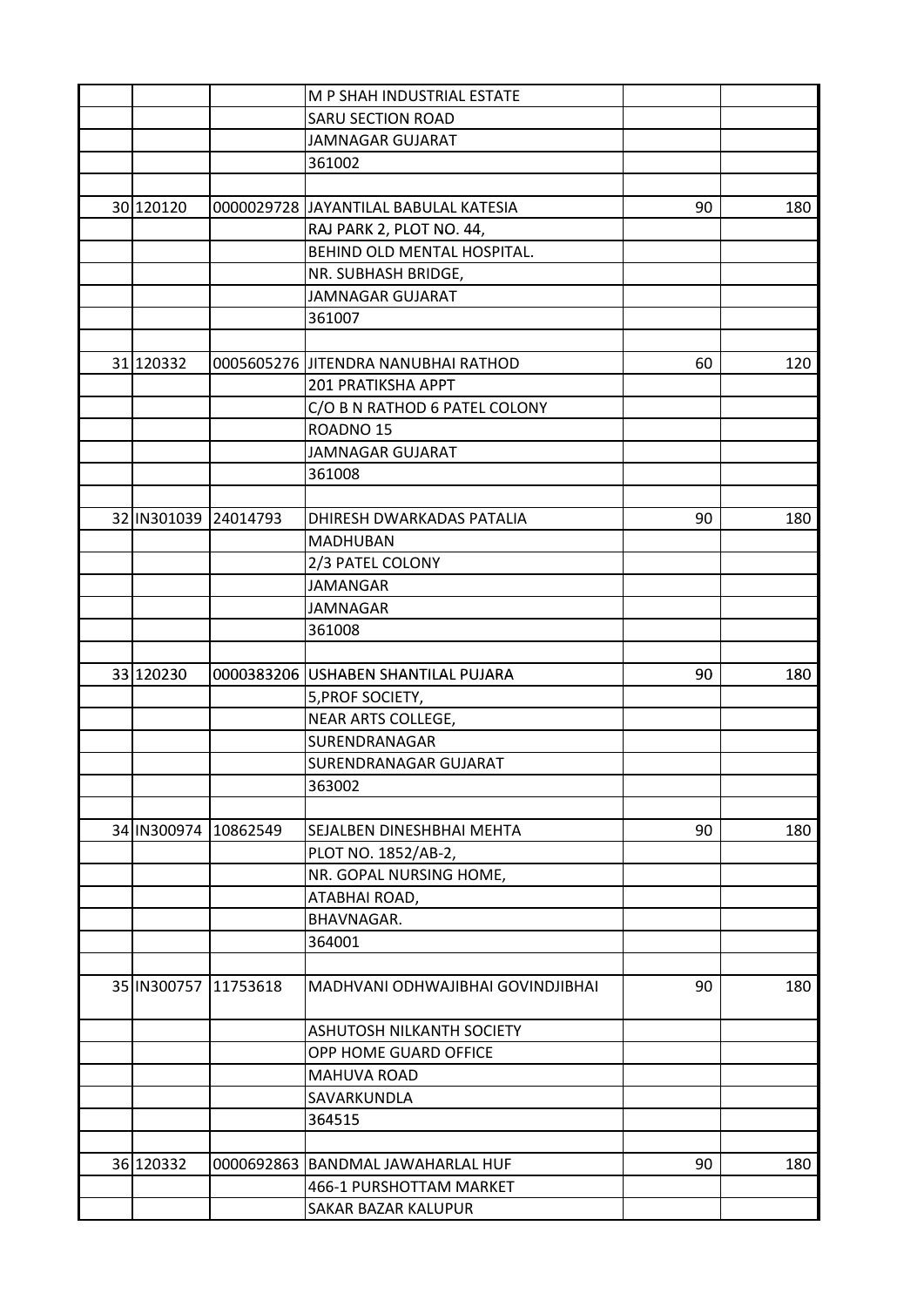|                      | AHMEDABAD GUJARAT                 |    |     |
|----------------------|-----------------------------------|----|-----|
|                      | 380002                            |    |     |
|                      |                                   |    |     |
| 37 IN300343 11028184 | KANDARP VALMIKBHAI DHEBAR         | 90 | 180 |
|                      | 6, SOMNATH NAGAR SOCIETY,         |    |     |
|                      | NR. NARANPURA,                    |    |     |
|                      |                                   |    |     |
|                      | AHMEDABAD.                        |    |     |
|                      | 380013                            |    |     |
|                      |                                   |    |     |
| 38 IN301276 30360795 | DHANVANTRAI J SHUKLA              | 90 | 180 |
|                      | <b>22 AAKRUTI SOCIETY</b>         |    |     |
|                      | <b>NEAR VIVEKANAND FLATS</b>      |    |     |
|                      | SATELLITE ROAD JODHPUR CHAR RASTA |    |     |
|                      | AHMEDABAD                         |    |     |
|                      | 380015                            |    |     |
|                      |                                   |    |     |
| 39 120132            | 0001291375 CHANDRIKA B RATHOD     | 90 | 180 |
|                      | F/2 UDAY SOC OPP RLY STN          |    |     |
|                      | VEJALPUR                          |    |     |
|                      |                                   |    |     |
|                      | AHMEDABAD GUJARAT                 |    |     |
|                      | 380051                            |    |     |
|                      |                                   |    |     |
| 40 IN301485 10125596 | PATEL RAKESHBHAI CHATURBHAI       | 90 | 180 |
|                      | 1, ISHAN PARK                     |    |     |
|                      | NR PRABHU PARK OPP A M GARDEN     |    |     |
|                      | <b>NARODA</b>                     |    |     |
|                      | AHMEDABAD                         |    |     |
|                      | 382330                            |    |     |
|                      |                                   |    |     |
| 41 120332            | 0006523471 ROHINI UMESHBHAI PATEL | 79 | 158 |
|                      | <b>60 GANGOTRI TENAMENTS</b>      |    |     |
|                      | <b>B/S GOPINATH BUNGLOWS OPP</b>  |    |     |
|                      | DIPAK SCHOOL NICOL                |    |     |
|                      | AHMEDABAD GUJARAT                 |    |     |
|                      | 382415                            |    |     |
|                      |                                   |    |     |
| 42 120332            | 0000971985 MINA PAPPU DOLATRAM    | 90 | 180 |
|                      | <b>31 SHREENATH SOCIETY</b>       |    |     |
|                      | NR RADHESHYAM NAGAR               |    |     |
|                      | <b>DIST GANDHINAGAR</b>           |    |     |
|                      | KALOL N GUJ GUJARAT               |    |     |
|                      | 382721                            |    |     |
|                      |                                   |    |     |
| 43 IN300214 11437983 | SHAH MAULIKKUMAR J                | 15 | 30  |
|                      | PILAJI GUNJ                       |    |     |
|                      | <b>BUDHDHI NIVAS</b>              |    |     |
|                      |                                   |    |     |
|                      | MEHSANA                           |    |     |
|                      |                                   |    |     |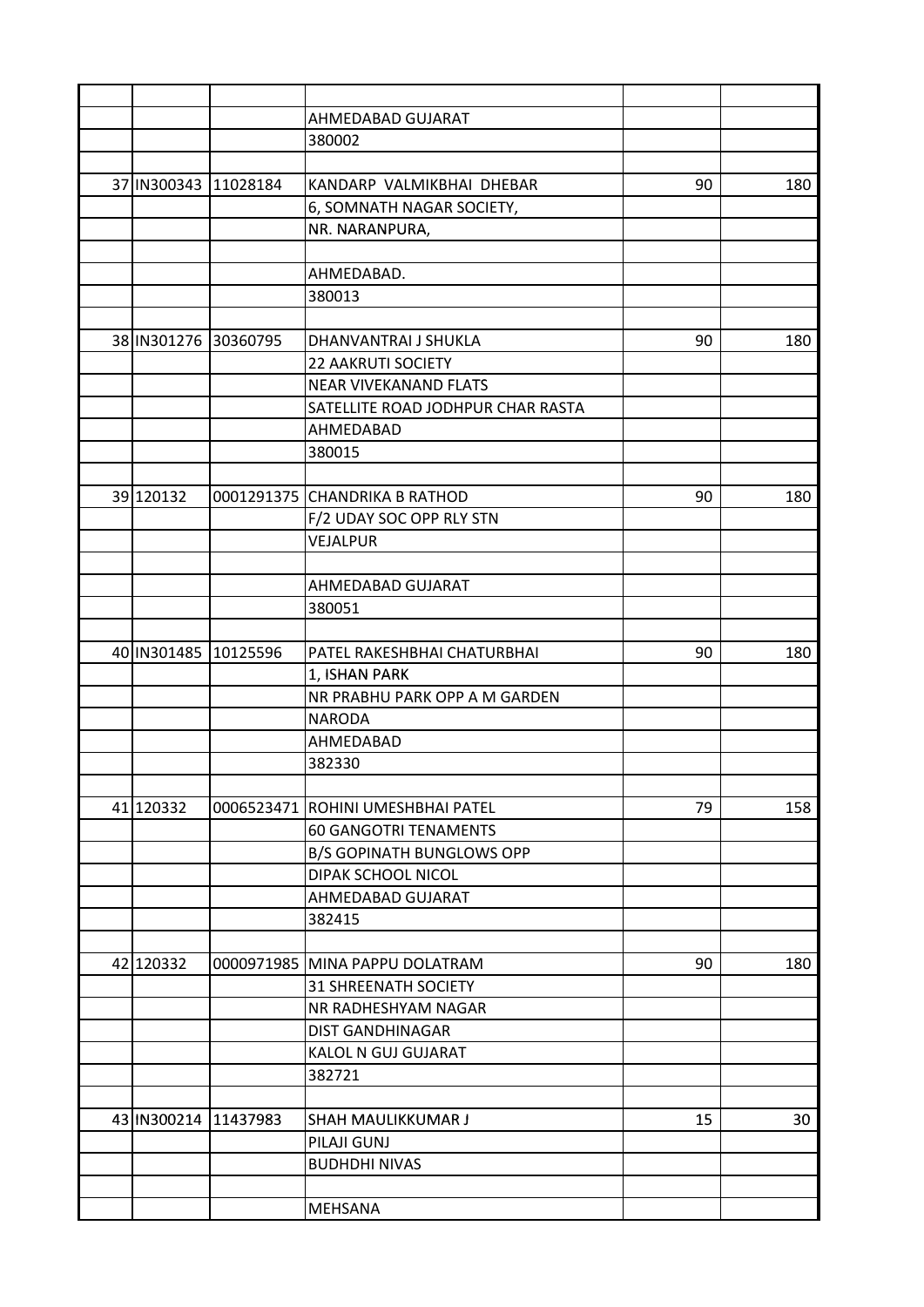|                      |            | 384001                                |                |                |
|----------------------|------------|---------------------------------------|----------------|----------------|
|                      |            |                                       |                |                |
| 44 IN300513 15469746 |            | ASHUTOSH R MOHANIYA                   | $\mathbf{1}$   | $\overline{2}$ |
|                      |            | LALCHAND NI KHADAKI                   |                |                |
|                      |            | <b>STATION ROAD</b>                   |                |                |
|                      |            | <b>MEHSANA</b>                        |                |                |
|                      |            | <b>GUAJRAT</b>                        |                |                |
|                      |            | 384001                                |                |                |
|                      |            |                                       |                |                |
| 45 120109            |            | 0004310925 DHAVAL H PRAJAPATI         | 90             | 180            |
|                      |            | 39 A JAY ASHIRVAD SOCIETY             |                |                |
|                      |            | NR BAJAJ SHOW ROOM                    |                |                |
|                      |            | <b>HIGHWAY NR NAGALPUR</b>            |                |                |
|                      |            | MEHSANA GUJRAT                        |                |                |
|                      |            | 384002                                |                |                |
|                      |            |                                       |                |                |
| 46 IN301276 30327785 |            | PATEL SANJAYKUMAR KANJIBHAI           | 90             | 180            |
|                      |            | 5 ANANDNAGAR SOCIETY                  |                |                |
|                      |            | OPP RADHANPUR JAKAT NAKA              |                |                |
|                      |            | <b>MEHSANA</b>                        |                |                |
|                      |            | <b>MEHSANA</b>                        |                |                |
|                      |            | 384002                                |                |                |
|                      |            |                                       |                |                |
| 47 IN301276 30379659 |            | <b>ASHOKKUMAR POPATLAL SHAH</b>       | 20             | 40             |
|                      |            | <b>182 KAPIL PARK SOCIETY</b>         |                |                |
|                      |            | <b>NR RITURAJ FLAT</b>                |                |                |
|                      |            | T B ROAD                              |                |                |
|                      |            | <b>MEHSANA</b>                        |                |                |
|                      |            | 384002                                |                |                |
|                      |            |                                       |                |                |
| 48 120277            |            | 0000445711 RAVIKUMAR HARIPRASAD PATEL | 10             | 20             |
|                      |            | <b>54 FATEBAG PALACE</b>              |                |                |
|                      |            |                                       |                |                |
|                      |            |                                       |                |                |
|                      |            | LUNAWADA GUJARAT                      |                |                |
|                      |            | 389230                                |                |                |
|                      |            |                                       |                |                |
| 49 120332            | 0002759557 | USHABEN GIRISHBHAI PRAJAPATI          | 28             | 56             |
|                      |            | 44 GOVIND PARK                        |                |                |
|                      |            | <b>KOSAD KOSAD</b>                    |                |                |
|                      |            | TA- CHORYASI                          |                |                |
|                      |            | <b>SURAT GUJARAT</b>                  |                |                |
|                      |            | 394107                                |                |                |
|                      |            |                                       |                |                |
| 50 120489            |            | 0000086767 AKINKUMAR A PATEL          | $\overline{2}$ | 4              |
|                      |            | AT PO KAVITHA                         |                |                |
|                      |            | <b>TAL MAHUVA</b>                     |                |                |
|                      |            | <b>SURAT</b>                          |                |                |
|                      |            | <b>SURAT GUJARAT</b>                  |                |                |
|                      |            | 394350                                |                |                |
|                      |            |                                       |                |                |
|                      |            |                                       |                |                |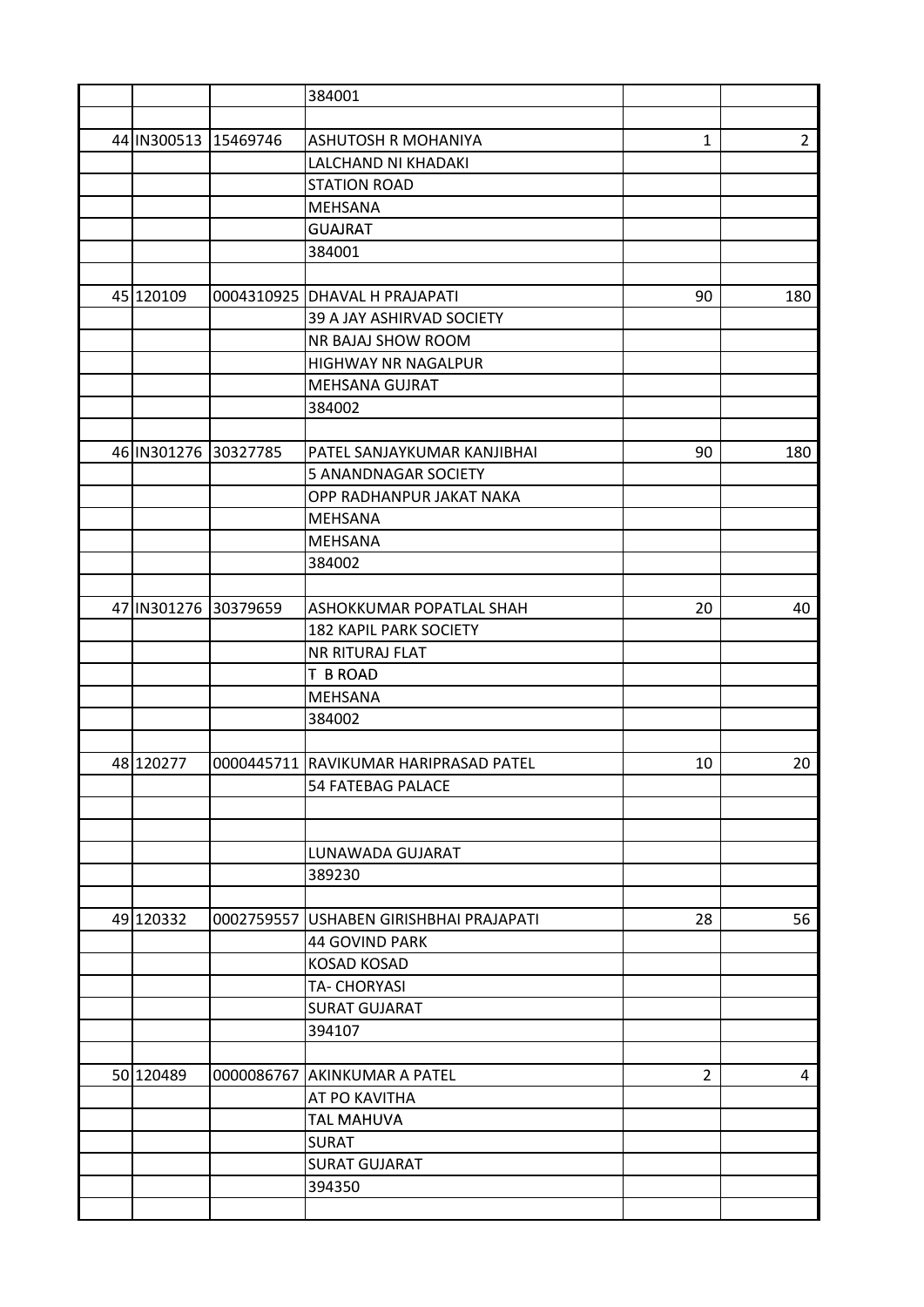| 51 120417            |                       | 0000014558 ARDSHIR ROHINTON DAVIERVALA   | 50  | 100 |
|----------------------|-----------------------|------------------------------------------|-----|-----|
|                      |                       | <b>BHATIA SOCIETY BLDG,</b>              |     |     |
|                      |                       | A BLOCK, 1 ST FLOOR,                     |     |     |
|                      |                       | 286, PRINCESS STREET,                    |     |     |
|                      |                       | MUMBAI MAHARASHTRA                       |     |     |
|                      |                       | 400002                                   |     |     |
|                      |                       |                                          |     |     |
| 52 IN300214 12375064 |                       | VENKATRAMAN RAMASUBRAMANIAM              | 10  | 20  |
|                      |                       | <b>JEYARAMAN</b>                         |     |     |
|                      |                       | FLAT 8 1ST FLOOR GORASWADI ASHA DEEP     |     |     |
|                      |                       |                                          |     |     |
|                      |                       | LALA LAJPATRAI ROAD MALAD W              |     |     |
|                      |                       |                                          |     |     |
|                      |                       | MUMBAI MAHARASHTRA                       |     |     |
|                      |                       | 400064                                   |     |     |
|                      |                       |                                          |     |     |
| 53 120447            | 0002396994 RITU MALIK |                                          | 45  | 90  |
|                      |                       | F 604 R N A REGENCY PARK                 |     |     |
|                      |                       | M G ROAD                                 |     |     |
|                      |                       | <b>KANDIVALI WEST</b>                    |     |     |
|                      |                       | MUMBAI MAHARASHTRA                       |     |     |
|                      |                       | 400067                                   |     |     |
|                      |                       |                                          |     |     |
| 54 IN301071 80038977 |                       | <b>RAVI KUMAR S</b>                      | 210 | 420 |
|                      |                       |                                          |     |     |
|                      |                       | 405/6 HIGHLAND 1A                        |     |     |
|                      |                       | LOKHANDAWALA TOWNSHIP                    |     |     |
|                      |                       | AKURLI ROAD KANDIVILI EAST               |     |     |
|                      |                       | <b>MUMBAI</b>                            |     |     |
|                      |                       | 400101                                   |     |     |
|                      |                       |                                          |     |     |
| 55 120332            |                       | 0000747580 KAMLESH BAIJNATHPRASAD SHARMA | 50  | 100 |
|                      |                       | <b>BEHIND NAGRIK STORE</b>               |     |     |
|                      |                       | 67 SNEH VASANT BLDG RAGHOBA              |     |     |
|                      |                       | SHANKAR ROAD CHENDANI                    |     |     |
|                      |                       | THANE MAHARASHTRA                        |     |     |
|                      |                       | 400601                                   |     |     |
|                      |                       |                                          |     |     |
| 56 120360            |                       | 0000676422 PARIKSHIT SUBHASH PHATAK      | 45  | 90  |
|                      |                       | <b>137 SHUKRAWAR PETH</b>                |     |     |
|                      |                       | <b>SHINDE ALI</b>                        |     |     |
|                      |                       | <b>NR KELKAR MUSIAM</b>                  |     |     |
|                      |                       | PUNE MAHARASHTRA                         |     |     |
|                      |                       | 411002                                   |     |     |
|                      |                       |                                          |     |     |
| 57 IN301774 16603963 |                       | <b>RAJESH R CHAUDHARI</b>                | 9   | 18  |
|                      |                       | A3/306 RAKSHAK NAGAR GOLD                |     |     |
|                      |                       | <b>KHARADI</b>                           |     |     |
|                      |                       |                                          |     |     |
|                      |                       | <b>PUNE</b>                              |     |     |
|                      |                       | 411014                                   |     |     |
|                      |                       |                                          |     |     |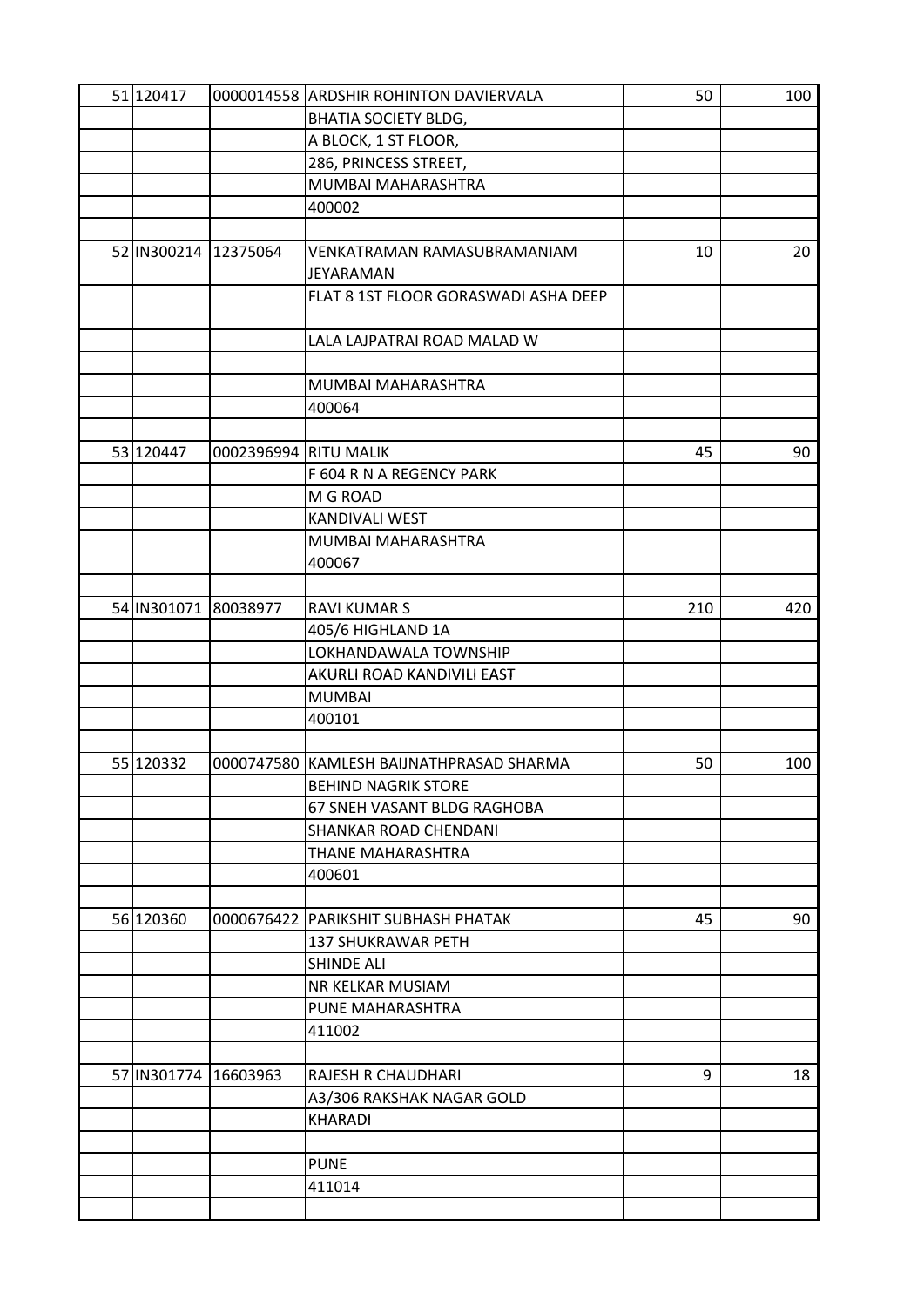| 58 IN300214 14233025 |          | PARESH SHARMA                           | 88  | 176 |
|----------------------|----------|-----------------------------------------|-----|-----|
|                      |          | POLARIS F 301/302 SATELLITE TOWERS      |     |     |
|                      |          | KOREGAON PARK MUNDHWA RD                |     |     |
|                      |          | <b>MUNDHWA</b>                          |     |     |
|                      |          |                                         |     |     |
|                      |          | PUNE MAHARASHTRA                        |     |     |
|                      |          | 411036                                  |     |     |
|                      |          |                                         |     |     |
| 59 IN300214 22037938 |          | JAGRUTI ASHWIN WAGHELA                  | 10  | 20  |
|                      |          | 101 SHIV SHAKTI BLDG 13/9 MORYA PARK    |     |     |
|                      |          |                                         |     |     |
|                      |          | LANE NO -1 PIMPLE GAON                  |     |     |
|                      |          |                                         |     |     |
|                      |          | PUNE MAHARASHTRA                        |     |     |
|                      |          | 411061                                  |     |     |
|                      |          |                                         |     |     |
| 60 120360            |          | 0001290348 SHINGADE SUSHANT POPAT.      | 44  | 88  |
|                      |          | A/P 82 YALAMARAVADIGAONTHAN             |     |     |
|                      |          | YALAMARAVADI GAONTHAN                   |     |     |
|                      |          | SHINGADEVASTIGRAM YALAMARAVADI          |     |     |
|                      |          | SATARA MAHARASHTRA                      |     |     |
|                      |          | 415507                                  |     |     |
|                      |          |                                         |     |     |
| 61 IN303735          | 10012345 | <b>VIRAG PRADIP SHAH</b>                | 250 | 500 |
|                      |          | SIDDHIRATNA BUNGLOW KUNTHUNATH          |     |     |
|                      |          |                                         |     |     |
|                      |          | HSG SOC YASHODEO NAGAR SANGAMNER        |     |     |
|                      |          | DIST-AHMEDNAGAR                         |     |     |
|                      |          |                                         |     |     |
|                      |          | SNAGAMNER MAHARASHTRA                   |     |     |
|                      |          | 422605                                  |     |     |
|                      |          |                                         |     |     |
| 62 IN303833 10235496 |          | BHARAT HARMANBHAI PATEL                 | 50  | 100 |
|                      |          | PLOT NO1383NEAR GREEN                   |     |     |
|                      |          | AGE SCHOOLDESHPANDE LAYOUT              |     |     |
|                      |          | BHANDEWADIBAGADGANJ                     |     |     |
|                      |          | <b>NAGPUR</b>                           |     |     |
|                      |          | 440008                                  |     |     |
|                      |          |                                         |     |     |
| 63 120106            |          | 0100209217 PRAVIN K BHAPKAR             | 10  | 20  |
|                      |          | FLAT NO 13 INDRAPRASTHA                 |     |     |
|                      |          | APARTMANT PAWANSUT NAGAR                |     |     |
|                      |          | <b>NAGPUR</b>                           |     |     |
|                      |          | NAGPUR MAHARASHTRA                      |     |     |
|                      |          | 440009                                  |     |     |
|                      |          |                                         |     |     |
| 64 120437            |          | 0000221321 NEHARULAL KHATAKCHAND RAJPAL | 25  | 50  |
|                      |          | At Post Paoni                           |     |     |
|                      |          | <b>Tah Ramtek</b>                       |     |     |
|                      |          | Dist Nagpur                             |     |     |
|                      |          | Nagpur MAHARASHTRA                      |     |     |
|                      |          | 441106                                  |     |     |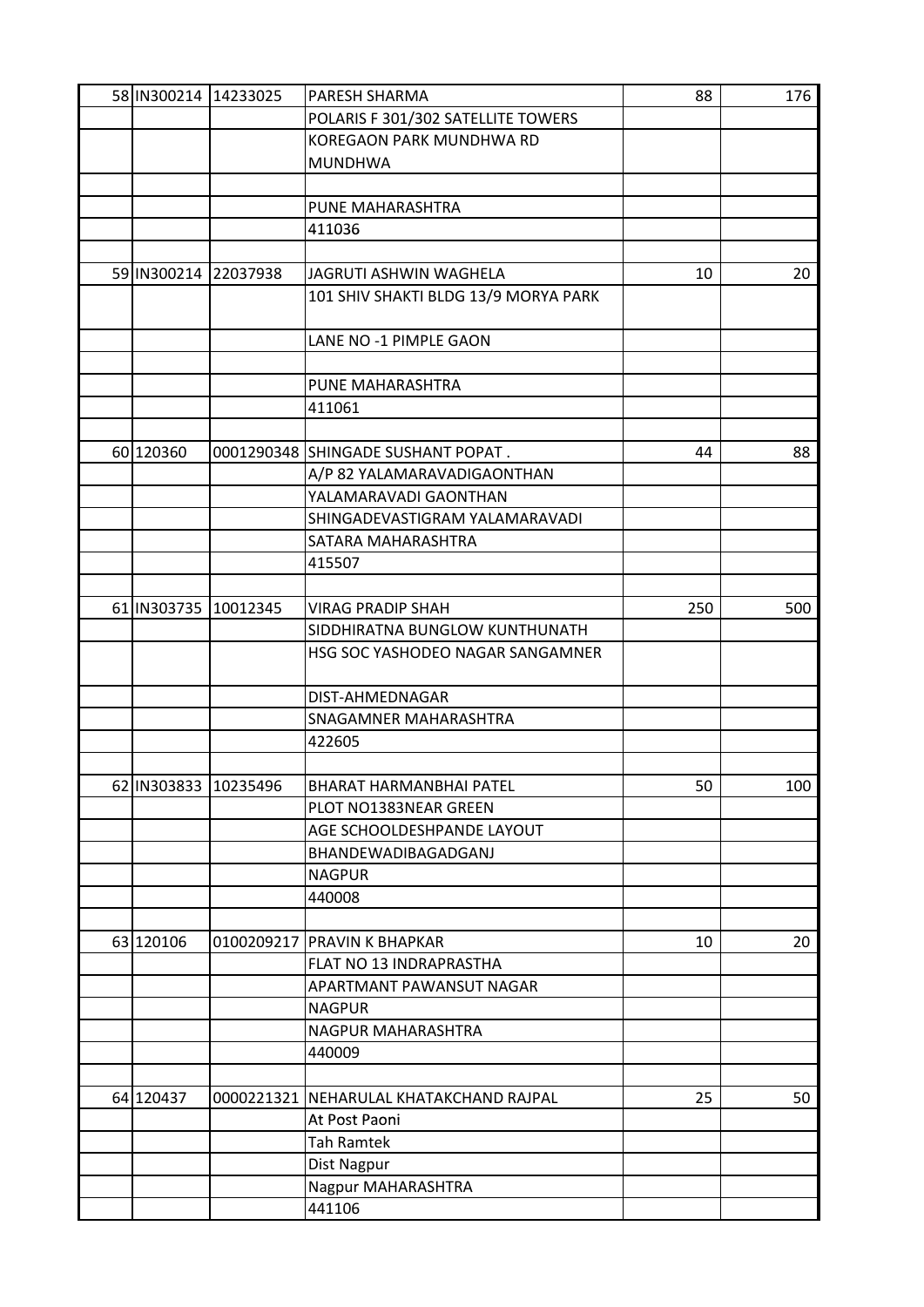| 65 IN301774 13455522 |                      | LATA NANDAKISHOR BHUTADA         | 100          | 200            |
|----------------------|----------------------|----------------------------------|--------------|----------------|
|                      |                      | HOUSE NO 80                      |              |                |
|                      |                      | WARD NO 25                       |              |                |
|                      |                      | N P WARDHA                       |              |                |
|                      |                      | <b>WARDHA</b>                    |              |                |
|                      |                      | 442001                           |              |                |
|                      |                      |                                  |              |                |
| 66 IN301774 15330052 |                      | TUSHAR SHASHIKANT MEHTA          | 9            | 18             |
|                      |                      | HAWALDARPURA                     |              |                |
|                      |                      | WARD NO 34                       |              |                |
|                      |                      |                                  |              |                |
|                      |                      | <b>WARDHA</b>                    |              |                |
|                      |                      | 442001                           |              |                |
|                      |                      |                                  |              |                |
| 67 120109            |                      | 0000123320 LILADHAR IYDANJI KELA | 90           | 180            |
|                      |                      | CHITRAKOOT,                      |              |                |
|                      |                      | RAMNAGAR,                        |              |                |
|                      |                      |                                  |              |                |
|                      |                      | AKOLA MAHARASHTRA                |              |                |
|                      |                      | 444001                           |              |                |
|                      |                      |                                  |              |                |
| 68 130358            |                      | 0000061446 MEERA MANOJ TIWARI    | 3            | 6              |
|                      |                      | <b>GORAKSHAN ROAD</b>            |              |                |
|                      |                      | NEAR LAXMI KIRANA SHOP           |              |                |
|                      |                      | <b>KIRTI NAGAR</b>               |              |                |
|                      |                      | <b>AKOLA Maharashtra</b>         |              |                |
|                      |                      | 444001                           |              |                |
|                      |                      |                                  |              |                |
| 69 120109            |                      | 0000058984 YOGESH LILADHAR KELA  | 64           | 128            |
|                      |                      | MALEGAON (BAZAR)                 |              |                |
|                      |                      | TALQ: TELHARA                    |              |                |
|                      |                      | <b>DIST: AKOLA</b>               |              |                |
|                      |                      | TELHARA MAHARASHTRA              |              |                |
|                      |                      | 444108                           |              |                |
|                      |                      |                                  |              |                |
| 70 IN301696 10609244 |                      | VINAYAK WASUDEORAO CHAUDHARI     | 30           | 60             |
|                      |                      | NO 115, BALAJI KUTI              |              |                |
|                      |                      | 48/4, GORKSHAN WARD              |              |                |
|                      |                      | DEORANKAR NAGAR, BADNERA ROAD    |              |                |
|                      |                      | <b>AMRAVATI</b>                  |              |                |
|                      |                      | 444605                           |              |                |
|                      |                      |                                  |              |                |
| 71 IN301983 10656448 |                      | NITISHA JHAWAR                   | 20           | 40             |
|                      |                      | 229, BAJRANG NAGAR,              |              |                |
|                      |                      |                                  |              |                |
|                      |                      |                                  |              |                |
|                      |                      | INDORE (M.P.)                    |              |                |
|                      |                      | 452001                           |              |                |
|                      |                      |                                  |              |                |
|                      | 72 IN301330 18811102 | <b>SHAKUN BHATTAD</b>            | $\mathbf{1}$ | 2 <sub>1</sub> |
|                      |                      |                                  |              |                |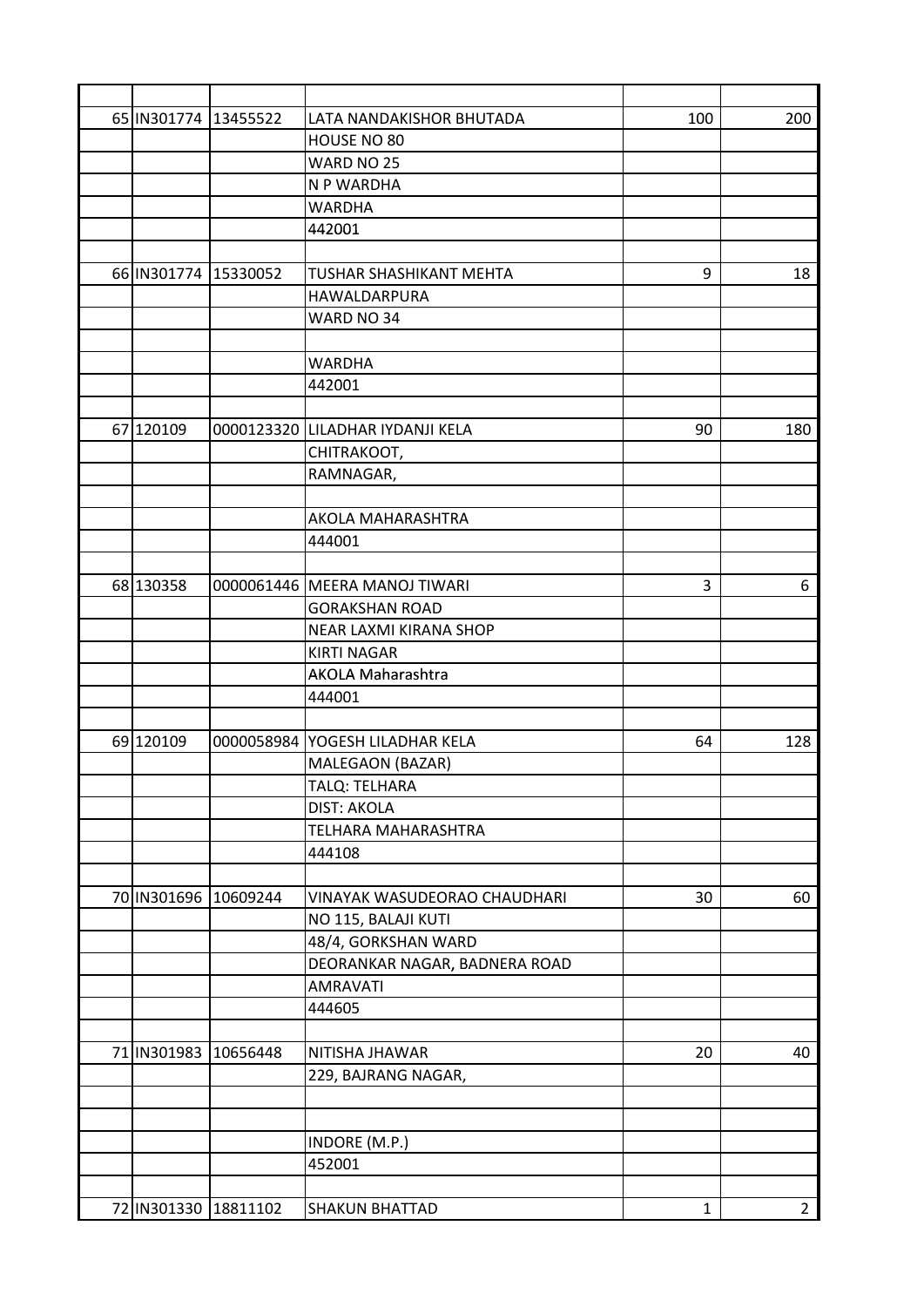|             |                      | 33                                      |     |     |
|-------------|----------------------|-----------------------------------------|-----|-----|
|             |                      | RACHNA NAGAR                            |     |     |
|             |                      | <b>GOVINDPURA</b>                       |     |     |
|             |                      | <b>BHOPAL MP</b>                        |     |     |
|             |                      | 462023                                  |     |     |
|             |                      |                                         |     |     |
|             | 73 IN301604 11225117 | <b>SWAPNA TUMMALA</b>                   | 15  | 30  |
|             |                      | H NO 1 3 124 2 1                        |     |     |
|             |                      | <b>SHASTRI NAGAR</b>                    |     |     |
|             |                      | <b>NIRMAL 504106</b>                    |     |     |
|             |                      | <b>NIRMAL</b>                           |     |     |
|             |                      | 504106                                  |     |     |
|             |                      |                                         |     |     |
|             | 74 IN302863 10058787 | <b>MANJIRI VAIDYA CHOUDHARI</b>         | 10  | 20  |
|             |                      | Q NO B-26 SECTOR-2                      |     |     |
|             |                      | <b>VITTAL NAGAR</b>                     |     |     |
|             |                      | <b>GODAVARIKHANI</b>                    |     |     |
|             |                      |                                         |     |     |
|             |                      | <b>KARIMNAGAR (DIST)</b>                |     |     |
|             |                      | 505214                                  |     |     |
|             |                      |                                         |     |     |
| 75 120352   |                      | 0000032657 SARSWATULA S N V M SURENDRA. | 5   | 10  |
|             |                      | H NO:3-5/A                              |     |     |
|             |                      | <b>KALIPATNAM</b>                       |     |     |
|             |                      | MOGALTURU MANDAL                        |     |     |
|             |                      | <b>KALIPATNAM A P</b>                   |     |     |
|             |                      | 534281                                  |     |     |
|             |                      |                                         |     |     |
|             | 76 IN301135 26687823 | <b>KIRAN D KALBURGI</b>                 | 25  | 50  |
|             |                      | NO 2 DURGA RATHNA MONALISA LAYOUT       |     |     |
|             |                      | <b>3RD MAIN 3RD CROSS BIKASIPURA</b>    |     |     |
|             |                      | <b>NEAR ISRO LAYOUT</b>                 |     |     |
|             |                      | <b>BANGALORE</b>                        |     |     |
|             |                      | 560061                                  |     |     |
|             |                      |                                         |     |     |
|             | 77 IN300239 15160623 | KRUPALAKSHMI                            | 5   | 10  |
|             |                      | <b>BILIKERE HOBALI</b>                  |     |     |
|             |                      | <b>HUNSUR TALUK</b>                     |     |     |
|             |                      | <b>BILIKERE HUNSUR</b>                  |     |     |
|             |                      | <b>MYSORE</b>                           |     |     |
|             |                      | 571103                                  |     |     |
|             |                      |                                         |     |     |
| 78 IN300239 | 30037054             | <b>ASHOK KUMAR</b>                      | 50  | 100 |
|             |                      | 1641/1SHANKAR NIVASA                    |     |     |
|             |                      | FIRST CROSS NORTHEN EXTENSION           |     |     |
|             |                      | HASSAN POST HASSAN                      |     |     |
|             |                      | <b>KARNATAKA</b>                        |     |     |
|             |                      | 573201                                  |     |     |
|             |                      |                                         |     |     |
|             | 79 IN300394 17669380 | RAVISHANKAR A V                         | 400 | 800 |
|             |                      | H NO 919                                |     |     |
|             |                      |                                         |     |     |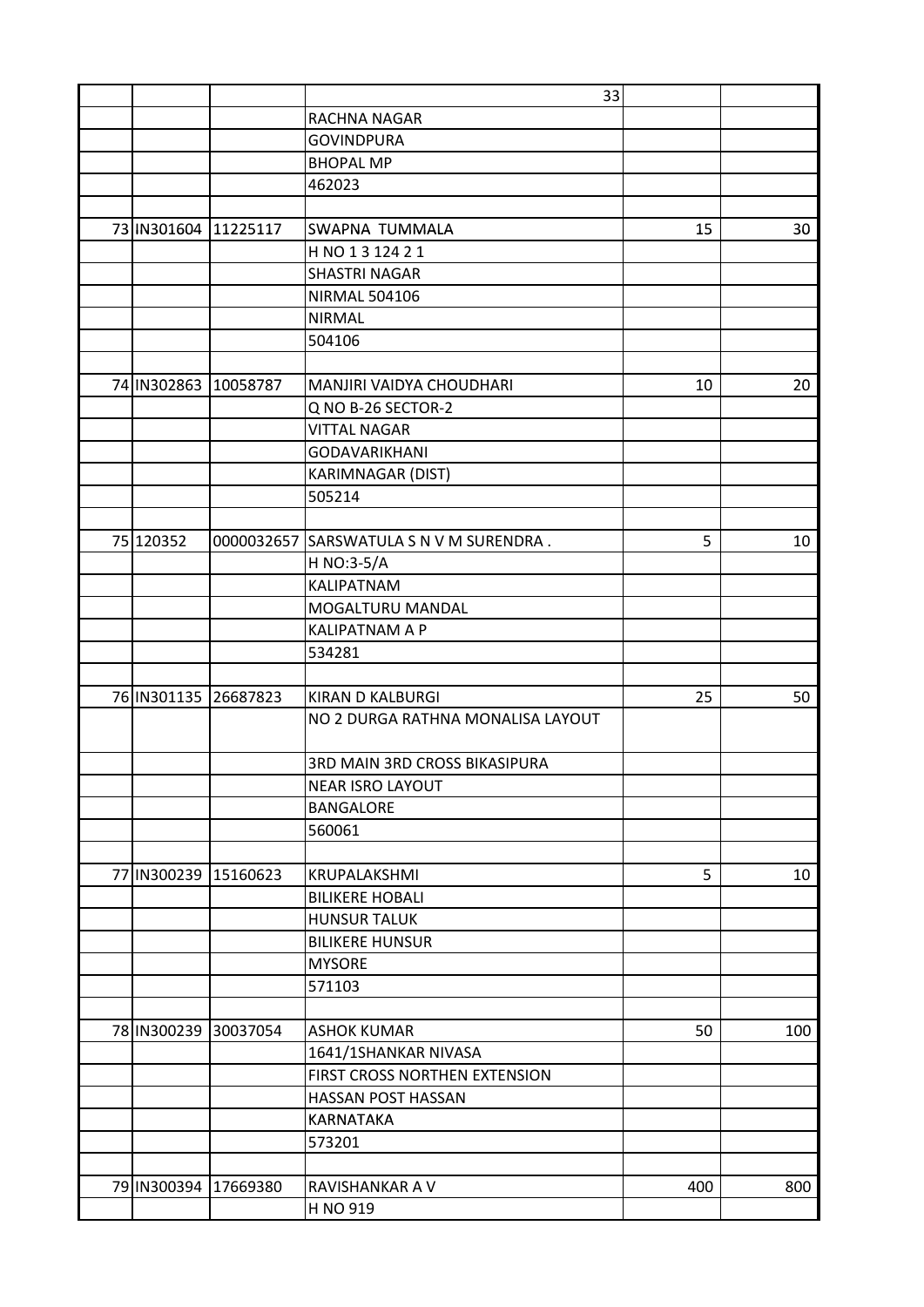|           |                      | SRINIVASA NILAYA                    |     |     |
|-----------|----------------------|-------------------------------------|-----|-----|
|           |                      | <b>DODDAPET</b>                     |     |     |
|           |                      | <b>DAVANGERE</b>                    |     |     |
|           |                      | 577001                              |     |     |
|           |                      |                                     |     |     |
| 80 120307 |                      | 0000097697 LATHA JAGADEESH VERNEKAR | 50  | 100 |
|           |                      | NO:2603/17                          |     |     |
|           |                      | 2ND CROSS                           |     |     |
|           |                      | <b>MCC A BLOCK</b>                  |     |     |
|           |                      | DAVANAGERE KARNATAKA                |     |     |
|           |                      | 577004                              |     |     |
|           |                      |                                     |     |     |
| 81 120447 |                      | 0001448814 V SENTHIL KUMAR          | 10  | 20  |
|           |                      | <b>NO7</b>                          |     |     |
|           |                      | ELLAIYA ST                          |     |     |
|           |                      |                                     |     |     |
|           |                      | <b>KUMBAKONAM TAMILN ADU</b>        |     |     |
|           |                      | 612001                              |     |     |
|           |                      |                                     |     |     |
|           | 82 IN300394 13539414 | S SWAMINATHAN                       | 15  | 30  |
|           |                      | 5/625-B                             |     |     |
|           |                      | <b>KAMBAR STREET</b>                |     |     |
|           |                      |                                     |     |     |
|           |                      | SALEM                               |     |     |
|           |                      | 636005                              |     |     |
|           |                      |                                     |     |     |
| 83 120573 |                      | 0000320104 SREEJITHLAL KONDADAN.    | 8   | 16  |
|           |                      | <b>EDATHODI HOUSE</b>               |     |     |
|           |                      | <b>EAST NALLUR</b>                  |     |     |
|           |                      | <b>KOZHIKODE</b>                    |     |     |
|           |                      | KOZHIKODE KERALA                    |     |     |
|           |                      | 673631                              |     |     |
|           |                      |                                     |     |     |
|           | 84 IN300513 12730980 | <b>ARUN THOMAS JOSEPH</b>           | 20  | 40  |
|           |                      | XII/533A CAPPIL SATELLITE COLONY    |     |     |
|           |                      | PADAMUGHAL PO                       |     |     |
|           |                      | ERNAKULAM                           |     |     |
|           |                      | <b>COCHIN KERALA</b>                |     |     |
|           |                      | 682030                              |     |     |
|           |                      |                                     |     |     |
| 85 120573 |                      | 0000119346 BINNY GEORGE.            | 100 | 200 |
|           |                      | VALIAPARAMPIL HOUSE                 |     |     |
|           |                      | JISS NAGAR 119                      |     |     |
|           |                      | KURISUMMOODU P O CHANGANACHERY      |     |     |
|           |                      |                                     |     |     |
|           |                      | KOTTAYAM KERALA                     |     |     |
|           |                      | 686104                              |     |     |
|           |                      |                                     |     |     |
|           | 86 IN300239 12721754 | <b>RATHEESH K R</b>                 | 10  | 20  |
|           |                      | KAYAMKATTIL HOUSE                   |     |     |
|           |                      | MARANGATTUPILLY PO                  |     |     |
|           |                      |                                     |     |     |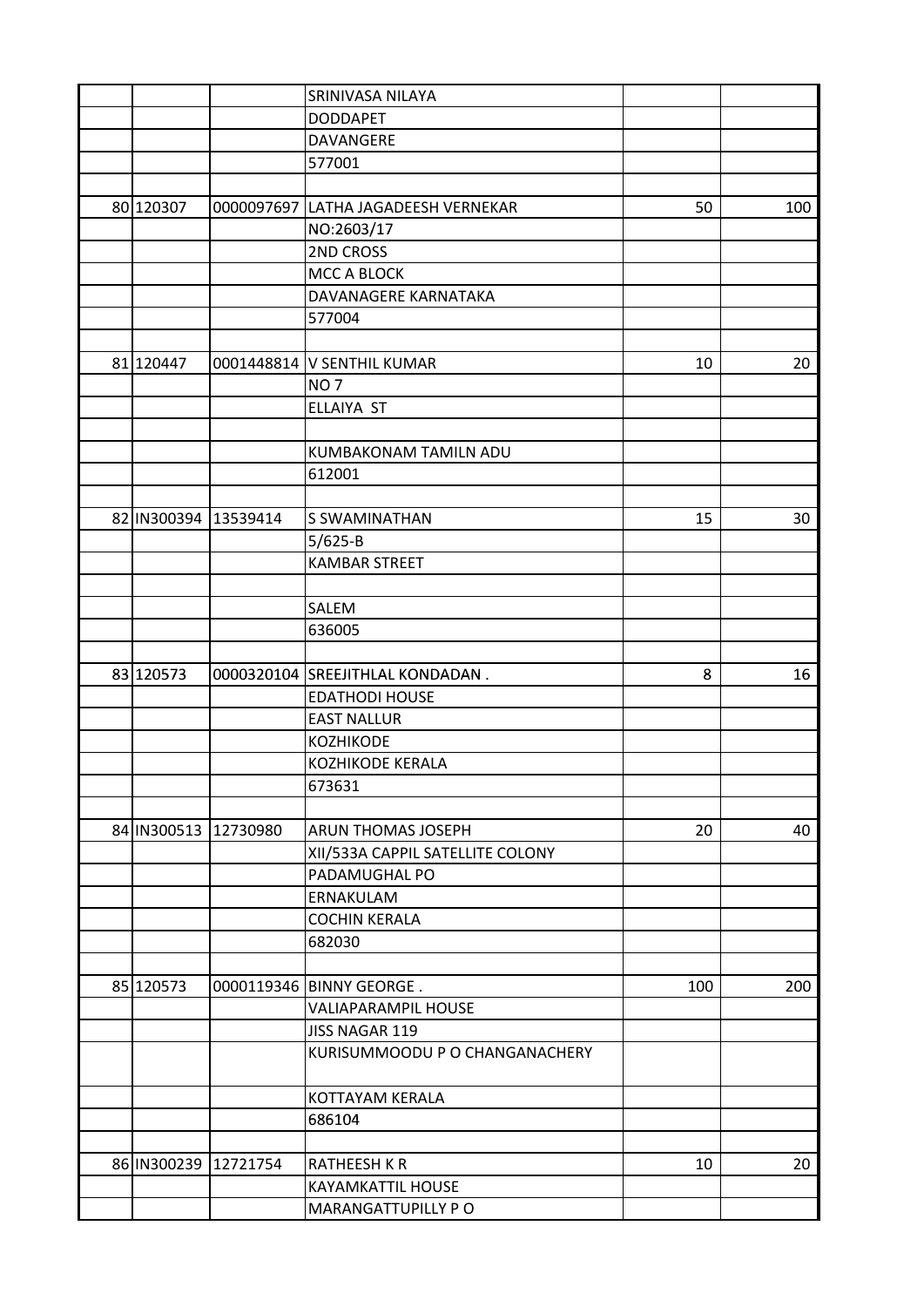|             |                      | <b>ANDOOR</b>                             |     |     |
|-------------|----------------------|-------------------------------------------|-----|-----|
|             |                      | <b>ANDOOR</b>                             |     |     |
|             |                      | 686635                                    |     |     |
|             |                      |                                           |     |     |
| 87 IN301774 | 11049643             | SAMARENDRA NATH RAY                       | 20  | 40  |
|             |                      | 8/7 DEBOMITA APARTMENT                    |     |     |
|             |                      | <b>GROUND FLOOR</b>                       |     |     |
|             |                      | <b>CHINAR PARK SOUTH</b>                  |     |     |
|             |                      | <b>KOLKATA</b>                            |     |     |
|             |                      | 700059                                    |     |     |
|             |                      |                                           |     |     |
| 88 120345   |                      | 0000252811 AMIT KUMAR BHUTIA              | 90  | 180 |
|             |                      | JC-1/2, BAGUIATI RAJARHAT-GOPALPUR(M)     |     |     |
|             |                      |                                           |     |     |
|             |                      | <b>ASWINI NAGAR</b>                       |     |     |
|             |                      | NORTH 24 PARGANAS                         |     |     |
|             |                      | NORTH 24 PARGANAS WEST BENGAL             |     |     |
|             |                      | 700159                                    |     |     |
|             |                      |                                           |     |     |
|             | 89 IN302105 10329934 | <b>KALYAN CHAUDHURI</b>                   | 90  | 180 |
|             |                      |                                           |     |     |
|             |                      | 834/1, SARAT CHATTERJEE ROAD,             |     |     |
|             |                      | HOWRAH,                                   |     |     |
|             |                      |                                           |     |     |
|             |                      | <b>WEST BENGAL</b>                        |     |     |
|             |                      | 711104                                    |     |     |
|             |                      |                                           |     |     |
|             | 90 IN300513 16260052 | <b>ANIRUDDHA MUKHERJEE</b>                | 162 | 324 |
|             |                      | C/O ASHOK KUMAR MUKHERJEE                 |     |     |
|             |                      | <b>INFRONT OF BHOLANATH DAS GIRLS SCH</b> |     |     |
|             |                      | <b>ROY PARA LANE NARUA</b>                |     |     |
|             |                      | CHANDENNAGORE WEST BENGAL                 |     |     |
|             |                      | 712136                                    |     |     |
|             |                      |                                           |     |     |
|             | 91 IN300214 13971895 | PRIYARANJAN HOTA                          | 15  | 30  |
|             |                      | RICE 1ST FLOOR 47 WEST APCAR              |     |     |
|             |                      | <b>GARDEN ASANSOL</b>                     |     |     |
|             |                      |                                           |     |     |
|             |                      | ASANSOL WEST BENGAL                       |     |     |
|             |                      | 713304                                    |     |     |
|             |                      |                                           |     |     |
|             | 92 IN300773 10262635 | <b>GOPAL PERIWAL</b>                      | 30  | 60  |
|             |                      | VILL.+P.O.- BELDA                         |     |     |
|             |                      |                                           |     |     |
|             |                      |                                           |     |     |
|             |                      | DIST.- PASCHIM MIDNAPUR                   |     |     |
|             |                      | 721424                                    |     |     |
|             |                      |                                           |     |     |
|             | 93 IN300159 10824738 | PRASUN CHITLANGIA                         | 90  | 180 |
|             |                      | S/O- P. CHITLANGIA,                       |     |     |
|             |                      | SOUTH BALUCHAR, P.S.-E/BAZAR,             |     |     |
|             |                      |                                           |     |     |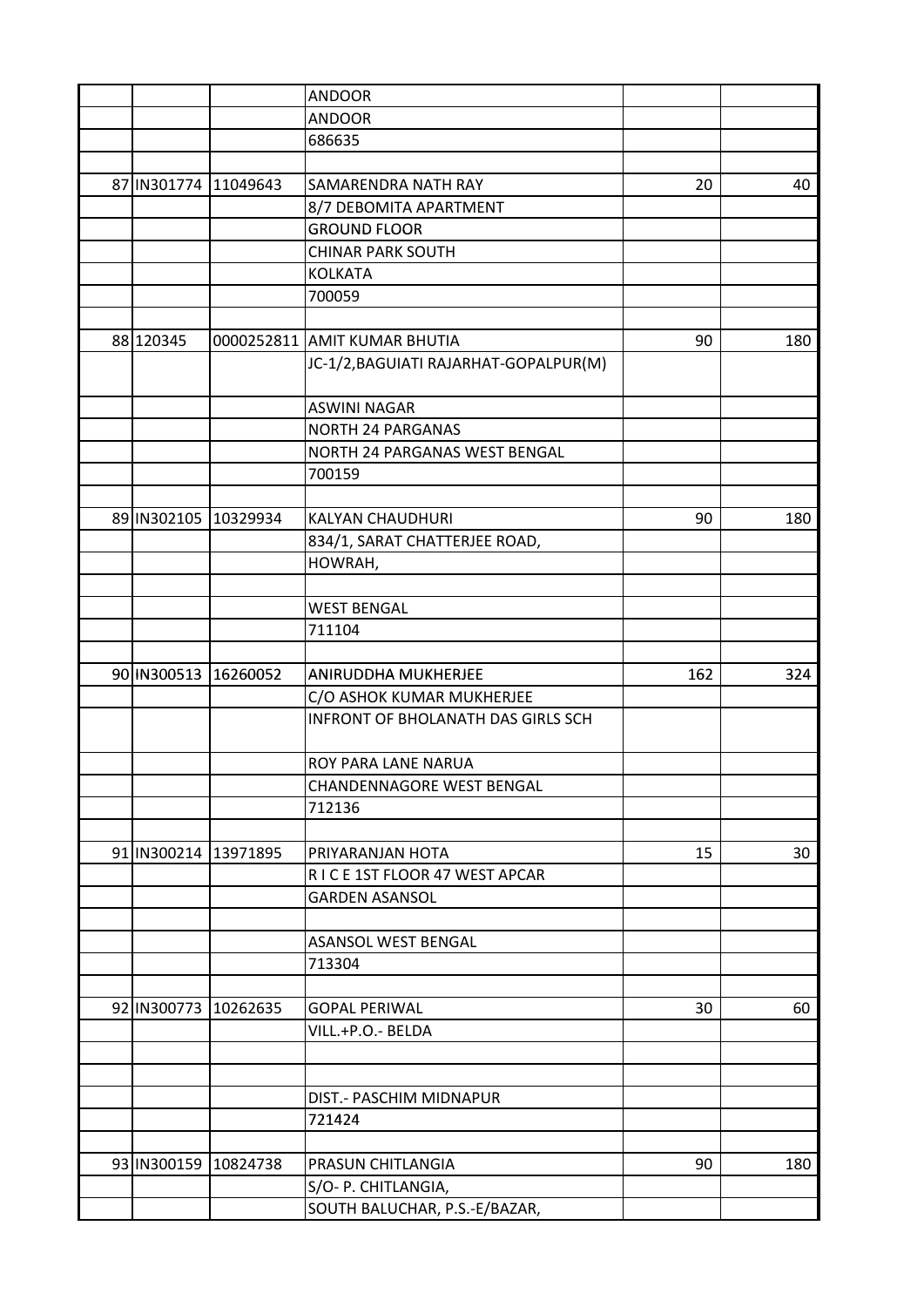|                      | P.O.DIST-MALDA(W.B.),                 |     |     |
|----------------------|---------------------------------------|-----|-----|
|                      | <b>WEST BENGAL.</b>                   |     |     |
|                      | 732101                                |     |     |
|                      |                                       |     |     |
| 94 120384            | 0000183589 TAPAS RANJAN CHATTOPADHYAY | 100 | 200 |
|                      | <b>BELDANGA</b>                       |     |     |
|                      | <b>CHATTERJEE PARA</b>                |     |     |
|                      | WARD-13, BELDANGA                     |     |     |
|                      | MURSHIDABAD WEST BENGAL               |     |     |
|                      | 742133                                |     |     |
|                      |                                       |     |     |
| 95 IN302324 11052272 | <b>DIPA MUNDRA</b>                    | 10  | 20  |
|                      | <b>MAIN ROAD</b>                      |     |     |
|                      | RAMBHA                                |     |     |
|                      | <b>GANJAM</b>                         |     |     |
|                      | <b>ODISHA</b>                         |     |     |
|                      | 761028                                |     |     |
|                      |                                       |     |     |
| 96 IN302324 11117609 | <b>GAYATRI MUNDRA</b>                 | 30  | 60  |
|                      | <b>MAIN ROAD</b>                      |     |     |
|                      | <b>RAMBHA</b>                         |     |     |
|                      | <b>GANJAM DIST</b>                    |     |     |
|                      | <b>ORISSA</b>                         |     |     |
|                      | 761028                                |     |     |
|                      |                                       |     |     |
| 97 IN300513 13737070 | <b>BAMADEV MISHRA</b>                 | 8   | 16  |
|                      | DEHERIPALI NEAR GREEN FIELD PUBLIC    |     |     |
|                      | <b>SCHOOL BUDHARAJA</b>               |     |     |
|                      | SAMBALPUR                             |     |     |
|                      | <b>ORISSA</b>                         |     |     |
|                      | 768004                                |     |     |
|                      |                                       |     |     |
| 98 IN300513 13716712 | <b>SUKOMAL DASH</b>                   | 100 | 200 |
|                      | <b>COLLEGE ROAD</b>                   |     |     |
|                      | <b>BARGARH</b>                        |     |     |
|                      |                                       |     |     |
|                      | <b>ORISSA</b>                         |     |     |
|                      | 768028                                |     |     |
|                      |                                       |     |     |
| 99 IN302269 13170921 | <b>SUPTA CHOWDHURY</b>                | 32  | 64  |
|                      | <b>SUBHASHNAGAR SILCHAR 4</b>         |     |     |
|                      | <b>SILCHAR</b>                        |     |     |
|                      | ASSAM                                 |     |     |
|                      | <b>INDIA</b>                          |     |     |
|                      | 788004                                |     |     |
|                      |                                       |     |     |
| 100 120109           | 2600335271   MANOJ KUMAR GUPTA        | 90  | 180 |
|                      | <b>DUKHI SAH ROAD</b>                 |     |     |
|                      | <b>JHOUSAGARHI</b>                    |     |     |
|                      |                                       |     |     |
|                      | <b>DEOGHAR JHARKHAND</b>              |     |     |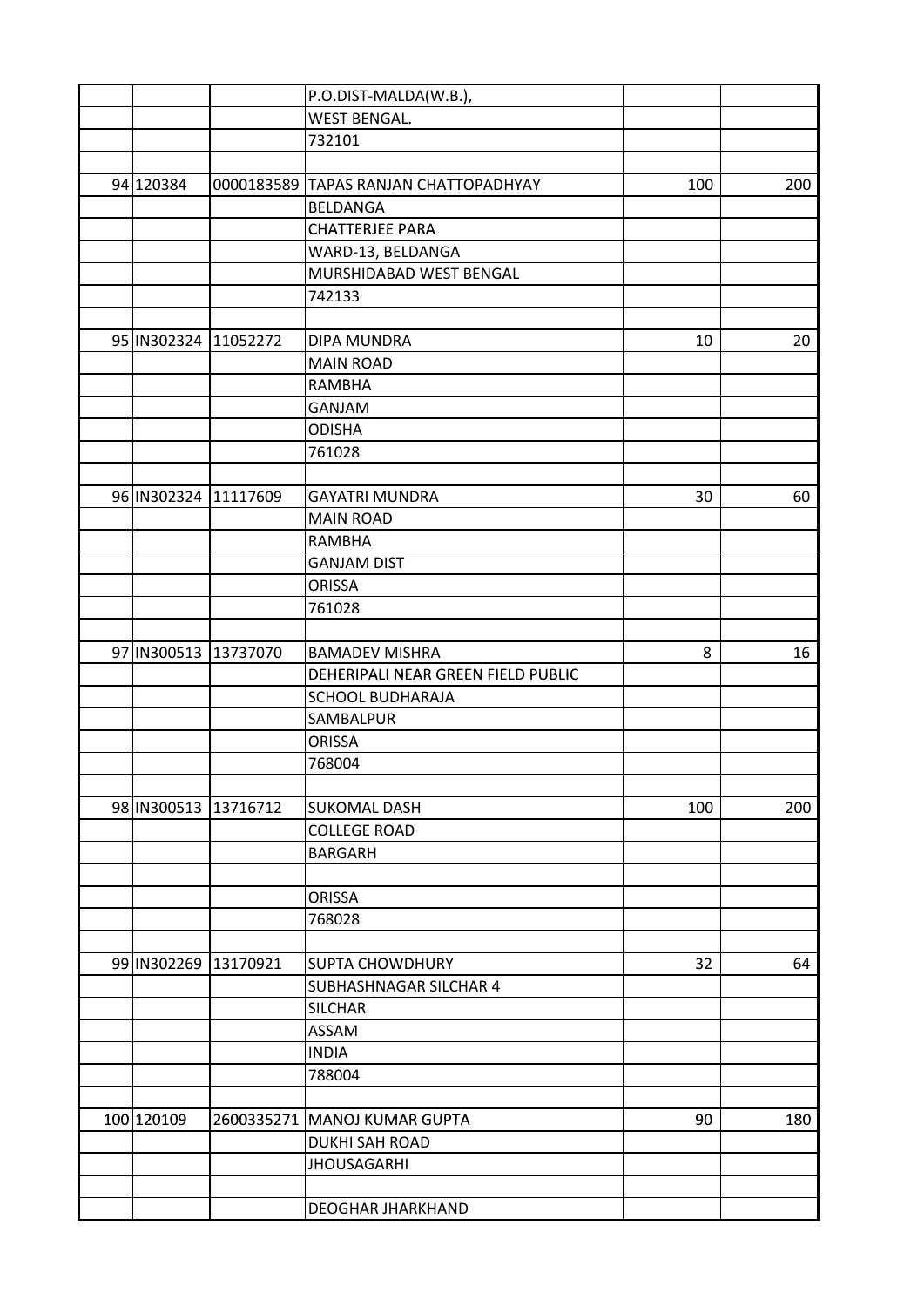|                       |                           | 814112                               |       |       |
|-----------------------|---------------------------|--------------------------------------|-------|-------|
|                       |                           |                                      |       |       |
| 101 120177            |                           | 0100069143 MALINI AGARWAL            | 90    | 180   |
|                       |                           | C/O SANJAY AGARWAL                   |       |       |
|                       |                           | U-3, JDA FLATS,                      |       |       |
|                       |                           | SETHI COLONY,                        |       |       |
|                       |                           | <b>JAIPUR RAJASTHAN</b>              |       |       |
|                       |                           |                                      |       |       |
|                       |                           |                                      |       |       |
| 102 IN301782          | 10069720                  | <b>AAKIL GARG</b>                    | 50    | 100   |
|                       |                           | FLAT NO. D-1/106,                    |       |       |
|                       |                           | RABINDRA NAGAR,                      |       |       |
|                       |                           | NEAR KHAN MARKET,                    |       |       |
|                       |                           | <b>NEW DELHI</b>                     |       |       |
|                       |                           | 110003                               |       |       |
|                       |                           |                                      |       |       |
| 103 120206            |                           | 0000844018 GENUINE BUILDWELL PVT LTD | 100   | 200   |
|                       |                           | 204                                  |       |       |
|                       |                           | 6/1191 NAIWALA                       |       |       |
|                       |                           | <b>KAROL BAGH</b>                    |       |       |
|                       |                           | NEW DELHI DELHI                      |       |       |
|                       |                           |                                      |       |       |
|                       |                           | 110005                               |       |       |
|                       |                           |                                      |       |       |
| 104 IN300861          | 10098385                  | <b>SUMANYU VASIST</b>                | 90    | 180   |
|                       |                           | C4D/8-B                              |       |       |
|                       |                           | Janak Puri                           |       |       |
|                       |                           |                                      |       |       |
|                       |                           | New Delhi                            |       |       |
|                       |                           | 110058                               |       |       |
|                       |                           |                                      |       |       |
| 105 IN302943 10024165 |                           | <b>SUNIL KUMAR JAIN</b>              | 90    | 180   |
|                       |                           | $D-254$                              |       |       |
|                       |                           | PRASHANT VIHAR                       |       |       |
|                       |                           |                                      |       |       |
|                       |                           | <b>DELHI</b>                         |       |       |
|                       |                           | 110085                               |       |       |
|                       |                           |                                      |       |       |
|                       | 106   IN303108   10088026 | <b>MAANYA JAIN</b>                   | 90    | 180   |
|                       |                           | HOUSE NO. 655                        |       |       |
|                       |                           | POLICE LINE AREA                     |       |       |
|                       |                           | <b>HISAR</b>                         |       |       |
|                       |                           | <b>HARYANA</b>                       |       |       |
|                       |                           | 125001                               |       |       |
|                       |                           |                                      |       |       |
| 107 120254            | 0000332777                | <b>INDU RANI</b>                     | 1,853 | 3,706 |
|                       |                           | H.NO-63/4                            |       |       |
|                       |                           | <b>VIVEK NAGAR</b>                   |       |       |
|                       |                           |                                      |       |       |
|                       |                           | LUDHIANA PUNJAB                      |       |       |
|                       |                           | 141001                               |       |       |
|                       |                           |                                      |       |       |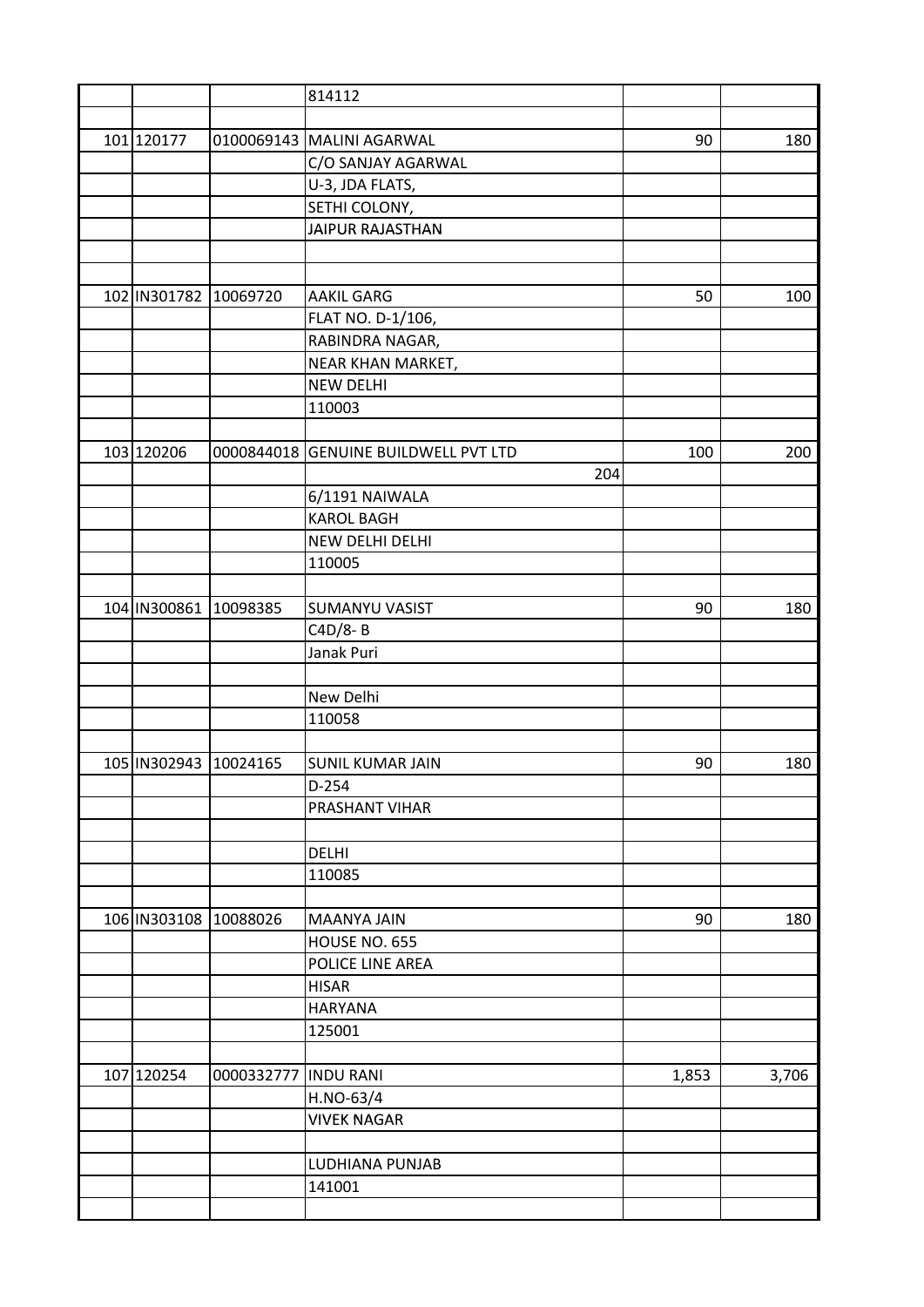| 108 IN301774 10839322 |                       | <b>VIMLA BAJAJ</b>              | 5   | 10  |
|-----------------------|-----------------------|---------------------------------|-----|-----|
|                       |                       | 5/70 SECTOR 2                   |     |     |
|                       |                       | RAJINDER NAGAR                  |     |     |
|                       |                       | SAHIBABAD                       |     |     |
|                       |                       | <b>GHAZIABAD</b>                |     |     |
|                       |                       | 201005                          |     |     |
|                       |                       |                                 |     |     |
| 109 130613            |                       | 0000018679 SANTOSH KUMARI JAIN  | 100 | 200 |
|                       |                       | 46/148                          |     |     |
|                       |                       | <b>HALSEY ROAD</b>              |     |     |
|                       |                       |                                 |     |     |
|                       |                       | KANPUR UTTAR PRADESH            |     |     |
|                       |                       | 208001                          |     |     |
|                       |                       |                                 |     |     |
| 110 IN300394          | 19468765              | <b>DEEPA GROVER</b>             | 20  | 40  |
|                       |                       | J-1 OPP NIRANKARI JEWELLERS     |     |     |
|                       |                       | <b>KESHAV NAGAR</b>             |     |     |
|                       |                       | NIMAISH CAMP                    |     |     |
|                       |                       | SAHARANPUR                      |     |     |
|                       |                       | 247001                          |     |     |
|                       |                       |                                 |     |     |
| 111 IN300118 11360850 |                       | <b>NIKITA GOYAL</b>             | 90  | 180 |
|                       |                       | 38/51                           |     |     |
|                       |                       | <b>MOTIKUNJ</b>                 |     |     |
|                       |                       | LOHAMANDI                       |     |     |
|                       |                       | <b>AGRA</b>                     |     |     |
|                       |                       | 282002                          |     |     |
|                       |                       |                                 |     |     |
| 112 IN303028          | 52191413              | <b>SHOBHIT SETHI</b>            | 35  | 70  |
|                       |                       | 2942                            |     |     |
|                       |                       | <b>JAIN DHARAMSHALA</b>         |     |     |
|                       |                       | M I ROAD                        |     |     |
|                       |                       | <b>JAIPUR RAJASTHAN</b>         |     |     |
|                       |                       | 302001                          |     |     |
|                       |                       |                                 |     |     |
| 113 120177            | 0100334444 RITA PATEL |                                 | 10  | 20  |
|                       |                       | 3838, VISHNU MARG               |     |     |
|                       |                       | 3rd FLOOR, NEAR SHAREWSHEVER    |     |     |
|                       |                       | TEMPLE, GANGORI BAZAR           |     |     |
|                       |                       | <b>JAIPUR RAJASTHAN</b>         |     |     |
|                       |                       | 302002                          |     |     |
|                       |                       |                                 |     |     |
| 114 120177            |                       | 0100188085 VED PRAKASH MALHOTRA | 90  | 180 |
|                       |                       | A 44 JAI JAWAN COLONY           |     |     |
|                       |                       | 1 TONK ROAD JAIPUR              |     |     |
|                       |                       | <b>JAIPUR</b>                   |     |     |
|                       |                       | <b>JAIPUR RAJASTHAN</b>         |     |     |
|                       |                       | 302018                          |     |     |
|                       |                       |                                 |     |     |
| 115 IN302700 20095613 |                       | <b>NAVNIT BADAYA</b>            | 90  | 180 |
|                       |                       | $466 - A$                       |     |     |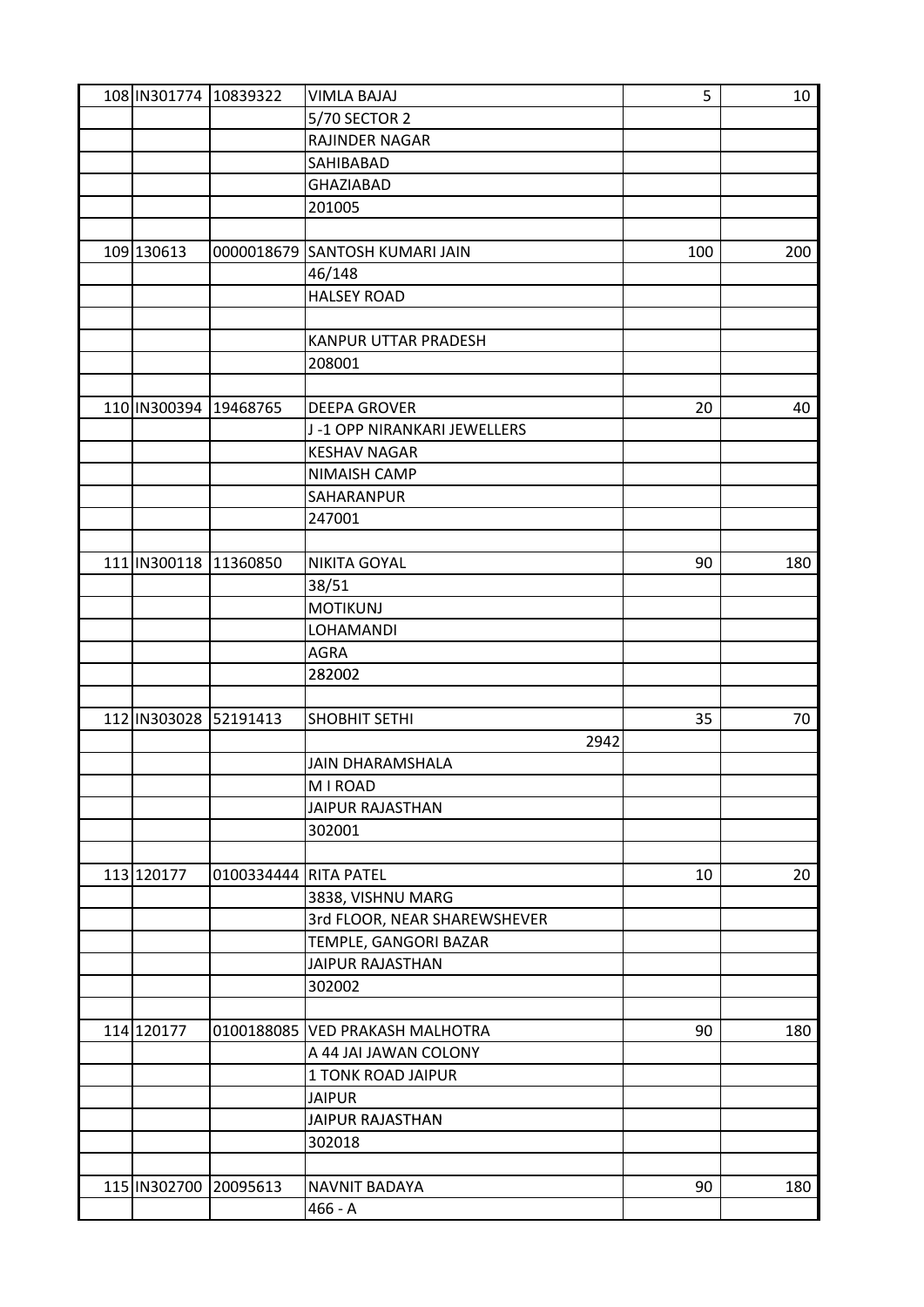|                         |                       | <b>JAGNNATH PURI</b>                               |     |     |
|-------------------------|-----------------------|----------------------------------------------------|-----|-----|
|                         |                       | KANTA CHAURAHA, JHOTWARA                           |     |     |
|                         |                       | <b>JAIPUR</b>                                      |     |     |
|                         |                       | 302012                                             |     |     |
|                         |                       |                                                    |     |     |
| 116 120366              |                       | 0000204024 ASHISH GHIYA HUF                        | 95  | 190 |
|                         |                       | P. NO - 13,                                        |     |     |
|                         |                       | <b>BARKAT COLONY</b>                               |     |     |
|                         |                       | <b>TONK PHATAK</b>                                 |     |     |
|                         |                       | <b>JAIPUR RAJASTHAN</b>                            |     |     |
|                         |                       | 302015                                             |     |     |
|                         |                       |                                                    |     |     |
| 117 120177              |                       | 0100556111 JITENDRA RAY GOYAL                      | 90  | 180 |
|                         |                       | T-1/10 PALIWAL PARK                                |     |     |
|                         |                       | NEAR SANGHI FARM , MAHAVEER                        |     |     |
|                         |                       | NAGAR, TONK ROAD                                   |     |     |
|                         |                       | <b>JAIPUR RAJASTHAN</b>                            |     |     |
|                         |                       | 302018                                             |     |     |
|                         |                       |                                                    |     |     |
| 118   IN301160 30261811 |                       | <b>ABDUL RASHEED</b>                               | 90  | 180 |
|                         |                       | 31/68/7                                            |     |     |
|                         |                       | <b>VARUN PATH</b>                                  |     |     |
|                         |                       | MANSAROVAR                                         |     |     |
|                         |                       | JAIPUR (RAJ.)                                      |     |     |
|                         |                       | 302020                                             |     |     |
|                         |                       |                                                    |     |     |
| 119 120121              |                       | 0100579556 ABHAY KUMAR JAROLI                      | 20  | 40  |
|                         |                       | 19 ST GRE SCHOOL ROAD                              |     |     |
|                         |                       | <b>FRIENDS COLONY</b>                              |     |     |
|                         |                       | <b>NEW BHUPALPURA</b>                              |     |     |
|                         |                       | <b>UDAIPUR RAJASTHAN</b>                           |     |     |
|                         |                       | 313001                                             |     |     |
|                         |                       |                                                    |     |     |
|                         | 120 IN301774 10891043 | <b>MUKESH PANDEY</b>                               | 100 | 200 |
|                         |                       |                                                    |     |     |
|                         |                       | S/O C B PANDEY KIRTI STAMBHA KE PASS               |     |     |
|                         |                       | <b>SHRI KISHNA BLOK</b>                            |     |     |
|                         |                       | NAGAR PARISAD KE PASS WARD NO 40                   |     |     |
|                         |                       | <b>BIKANER</b>                                     |     |     |
|                         |                       | 334001                                             |     |     |
|                         |                       |                                                    |     |     |
| 121 120685              |                       |                                                    |     |     |
|                         |                       | 0000028514 SUNITA PUROHIT<br>SHREYA VILLA II-C-193 | 90  | 180 |
|                         |                       |                                                    |     |     |
|                         |                       | MURLIDHAR VYAS NAGAR                               |     |     |
|                         |                       | <b>BEHIND MAUSAM VIBHAG</b>                        |     |     |
|                         |                       | <b>BIKANER RAJASTHAN</b>                           |     |     |
|                         |                       | 334004                                             |     |     |
|                         |                       |                                                    |     |     |
|                         | 122 IN300974 10737244 | DIPEN B. KANABAR                                   | 90  | 180 |
|                         |                       | <b>JALARAM KRUPA,</b>                              |     |     |
|                         |                       | RAMVIHAR SOCIETY,                                  |     |     |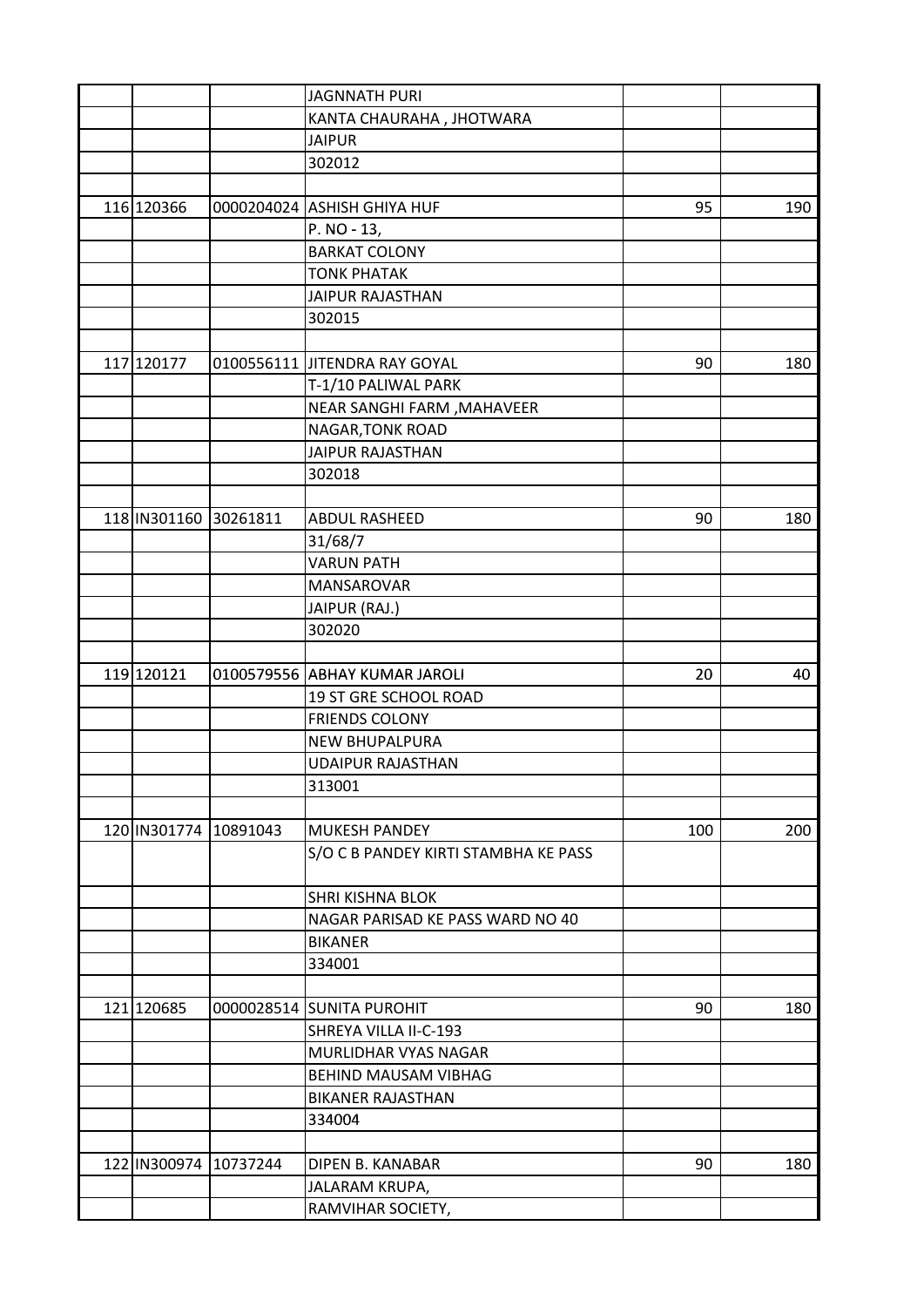|                       |          | NANA MOVA MAIN ROAD,                |    |     |
|-----------------------|----------|-------------------------------------|----|-----|
|                       |          | RAJKOT.                             |    |     |
|                       |          | 360002                              |    |     |
|                       |          |                                     |    |     |
| 123 IN300974 10863870 |          | DIVALI J. SOJITRA                   | 90 | 180 |
|                       |          | <b>BLOCK NO. 21 VRAJ</b>            |    |     |
|                       |          | STREET NO.1, OSVAL 2                |    |     |
|                       |          | <b>KHODIYAR COLONY</b>              |    |     |
|                       |          | JAMNAGAR                            |    |     |
|                       |          | 361006                              |    |     |
|                       |          |                                     |    |     |
| 124 IN302201 11522196 |          | <b>LAKHANI DHARABEN S</b>           | 40 | 80  |
|                       |          | PLOT NO. 543                        |    |     |
|                       |          | <b>ARDESH SOCIETY</b>               |    |     |
|                       |          | <b>VIJAYRAJ NAGAR</b>               |    |     |
|                       |          | <b>BHAVNAGAR</b>                    |    |     |
|                       |          | 364003                              |    |     |
|                       |          |                                     |    |     |
| 125 IN301991 10088129 |          | NATHALAL NANDLAL VYAS               | 50 | 100 |
|                       |          | OPP. PANCHMUKHA COMPLEX             |    |     |
|                       |          | W-12(R), BHADIYA                    |    |     |
|                       |          | <b>SIHOR</b>                        |    |     |
|                       |          | DIST. BHAVNAGAR                     |    |     |
|                       |          | 364240                              |    |     |
|                       |          |                                     |    |     |
| 126 IN300343          | 10037587 | SHWETA S. SHAH                      | 90 | 180 |
|                       |          | A10, NEW ASHMITA APTS.,             |    |     |
|                       |          | BH, COMMERCE COLLEGE BUS-STNAD,     |    |     |
|                       |          | NAVRANGPURA,                        |    |     |
|                       |          | AHMEDABAD.                          |    |     |
|                       |          | 380009                              |    |     |
|                       |          |                                     |    |     |
| 127 120330            |          | 0000081218 BHARTI RAJKUMAR GANGWANI | 90 | 180 |
|                       |          | 50, URVASHI BUNGLOWS,               |    |     |
|                       |          | NR. INDIRA BRIDGE,                  |    |     |
|                       |          | HANSOL NARODA,                      |    |     |
|                       |          | AHMEDABAD GUJARAT                   |    |     |
|                       |          | 382475                              |    |     |
|                       |          |                                     |    |     |
| 128 120472            |          | 0009574987 VITHALDAS K PATEL        | 90 | 180 |
|                       |          | JAY YOGESHWAR SOCIETY               |    |     |
|                       |          | SOCIETY NAGAR                       |    |     |
|                       |          | <b>HIMATNAGAR</b>                   |    |     |
|                       |          | HIMATNAGAR GUJARAT                  |    |     |
|                       |          | 383001                              |    |     |
|                       |          |                                     |    |     |
| 129 IN300343 20074641 |          | <b>JOSHI GAURANGBHAI PRAVINBHAI</b> | 50 | 100 |
|                       |          | 8-13-54 NAGARWADA NA NAKE           |    |     |
|                       |          | <b>PATAN</b>                        |    |     |
|                       |          | <b>DIST-PATAN</b>                   |    |     |
|                       |          | PATAN - (N.G.)                      |    |     |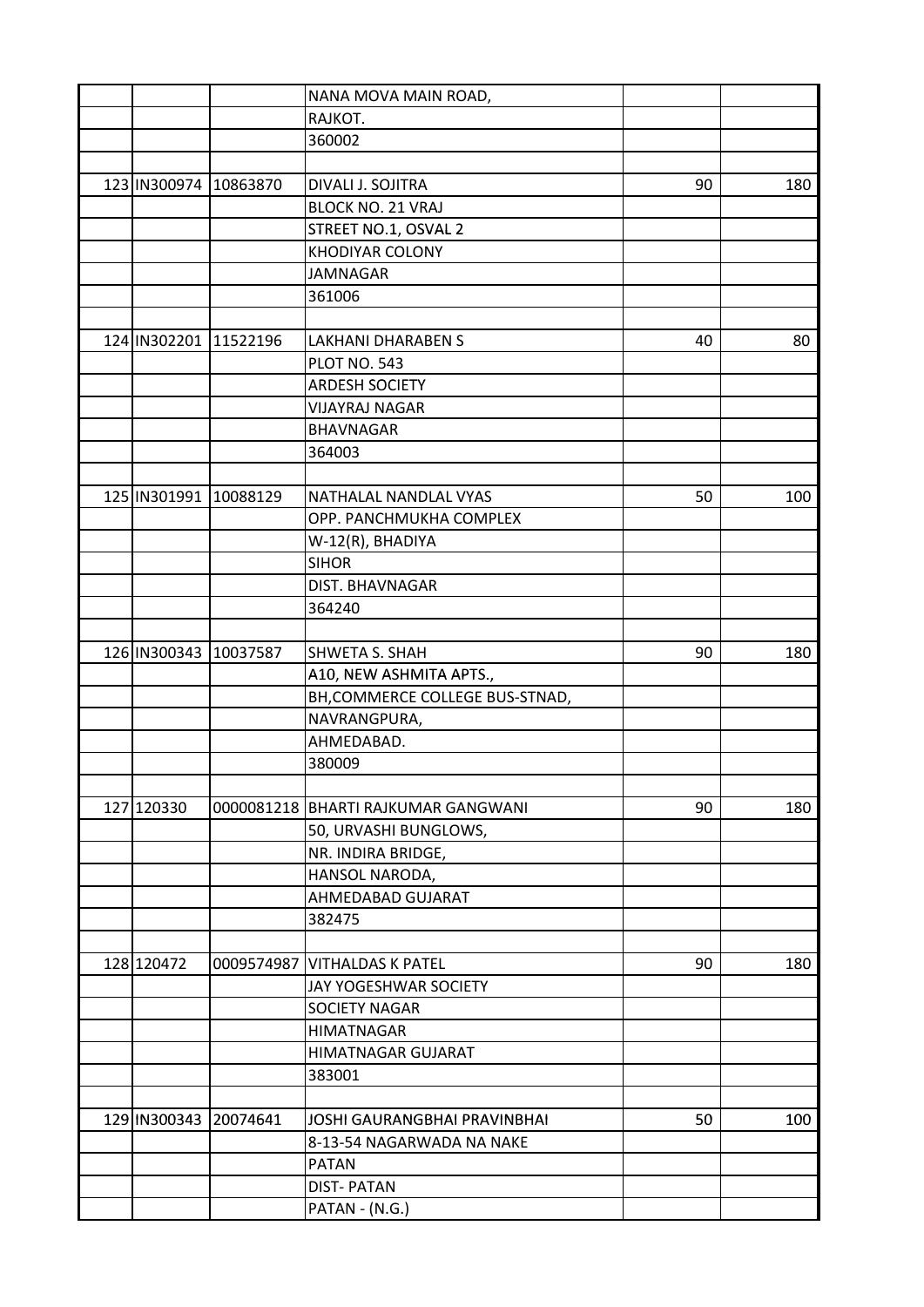|                       |                       | 384265                               |     |     |
|-----------------------|-----------------------|--------------------------------------|-----|-----|
|                       |                       |                                      |     |     |
| 130 120542            |                       | 0000005291 ASHWIN S DEDHIA HUF.      | 90  | 180 |
|                       |                       | 804 8, SHATRUNJAY TOWER,             |     |     |
|                       |                       | VITTHAL CHWAN MARG,                  |     |     |
|                       |                       | <b>PAREL</b>                         |     |     |
|                       |                       | MUMBAI MAHARASHTRA                   |     |     |
|                       |                       | 400012                               |     |     |
|                       |                       |                                      |     |     |
| 131 120333            |                       | 0000390463 MUKESH MOHANLAL SHAH      | 90  | 180 |
|                       |                       | <b>65 3 RAICHAND NIWAS</b>           |     |     |
|                       |                       | S K BOLE ROAD                        |     |     |
|                       |                       | <b>NEAR SIDDHIVINAYAK TEMPLE</b>     |     |     |
|                       |                       | DADAR WEST MUMBAI MAHARASHTRA        |     |     |
|                       |                       | 400028                               |     |     |
|                       |                       |                                      |     |     |
| 132 120419            |                       | 0000064059 RAJESH SHAMJI BORICHA     | 215 | 430 |
|                       |                       | 8/2ND FLOOR                          |     |     |
|                       |                       |                                      |     |     |
|                       |                       | THE NAV BHARAT CHS                   |     |     |
|                       |                       | VIDYALAY MARG MULUND EAST            |     |     |
|                       |                       | MUMBAI MAHARASHTRA                   |     |     |
|                       |                       | 400081                               |     |     |
|                       |                       |                                      |     |     |
| 133 120129            |                       | 0000035799 LALITABEN VASANTLAL SHETH | 250 | 500 |
|                       |                       | B-6, MEHTA APT, CHANDRALOK SOC       |     |     |
|                       |                       | PUNJABI LANE, L.T ROAD,              |     |     |
|                       |                       | <b>BORIVALI (WEST)</b>               |     |     |
|                       |                       | MUMBAI MAHARASHTRA                   |     |     |
|                       |                       | 400092                               |     |     |
|                       |                       |                                      |     |     |
| 134 IN300513 80320721 |                       | CHHAYA VERSHIBHAI BHANUSHALI         | 7   | 14  |
|                       |                       | A 301 OM MAHAVIR BAUG                |     |     |
|                       |                       | UTTAN ROAD CHANDMAL NAGAR            |     |     |
|                       |                       | NEAR POLICE STATION BHAYANDAR W      |     |     |
|                       |                       | THANE MAHARASHTRA                    |     |     |
|                       |                       | 401101                               |     |     |
|                       |                       |                                      |     |     |
| 135 120106            |                       | 0002485004 ABHIJEET RAJAN VARTAK     | 33  | 66  |
|                       |                       | S/ORAJAN VARTAKSAGARSHETROAD         |     |     |
|                       |                       | PETROLPUMPMEDICAL                    |     |     |
|                       |                       | <b>VASAI</b>                         |     |     |
|                       |                       | THANE MAHARASHTRA                    |     |     |
|                       |                       | 401207                               |     |     |
|                       |                       |                                      |     |     |
|                       | 136 IN300476 42506814 | <b>TRUPTI S BAHETI</b>               | 90  | 180 |
|                       |                       | 5/1 CHANDRALOK APT                   |     |     |
|                       |                       | 976/A GOKHALE NAGAR                  |     |     |
|                       |                       |                                      |     |     |
|                       |                       | <b>PUNE</b>                          |     |     |
|                       |                       | 411016                               |     |     |
|                       |                       |                                      |     |     |
|                       |                       |                                      |     |     |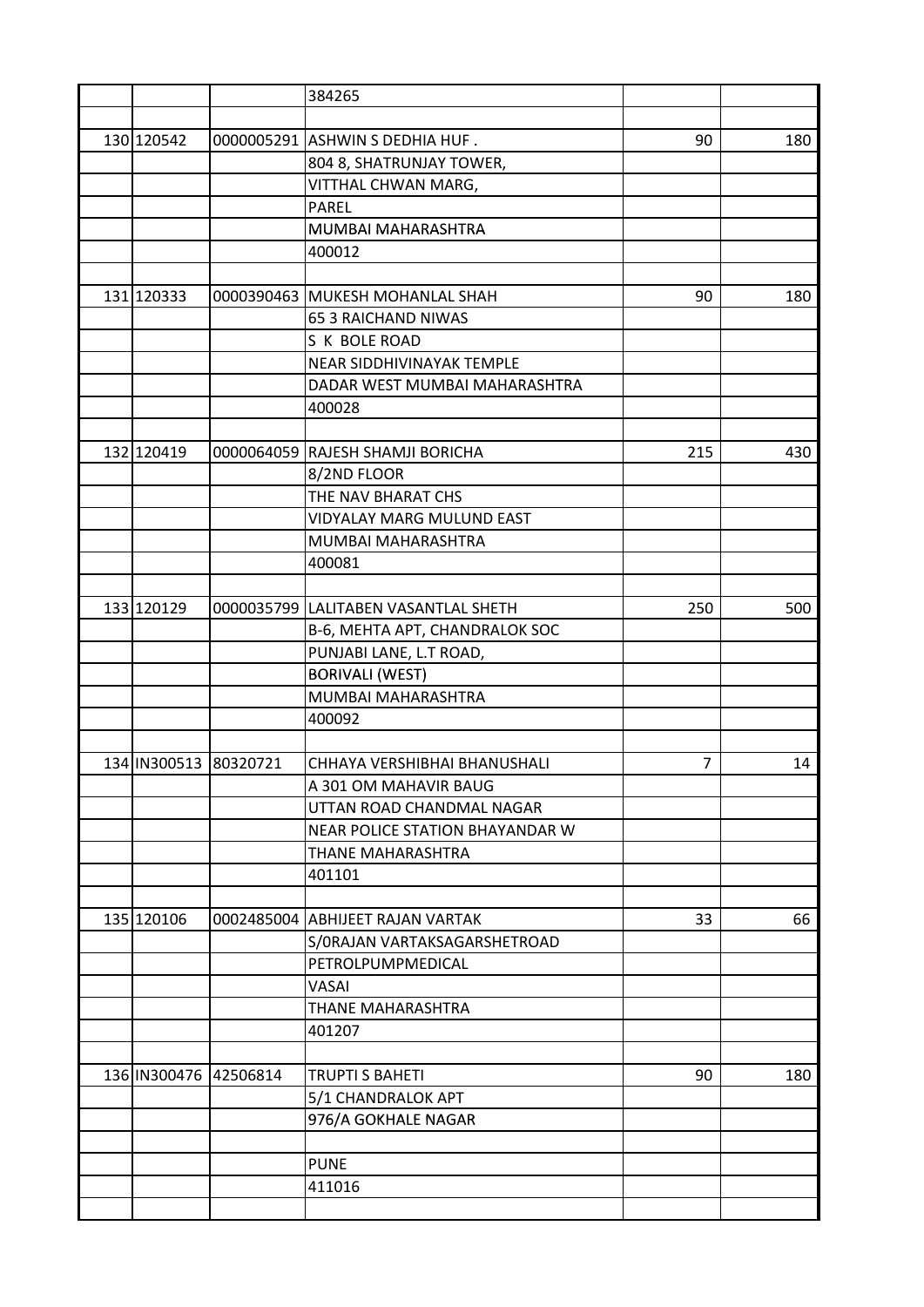|            | 137 IN303719 10504326 | SHAILESH RAJESH AGRAWAL               | 20 | 40  |
|------------|-----------------------|---------------------------------------|----|-----|
|            |                       | F NO 201 BLDG 6 ZINNIA REGENCY        |    |     |
|            |                       | ESTATE DNYANESHWAR NG/DOM             |    |     |
|            |                       |                                       |    |     |
|            |                       | MUMBAI MAHARASHTRA                    |    |     |
|            |                       | 421306                                |    |     |
|            |                       |                                       |    |     |
| 138 120137 |                       | 0000255771 MAMTA PAWAN SONI           | 90 | 180 |
|            |                       | FLAT NO-201, KANTIVILLA BLDG,         |    |     |
|            |                       | ADRASH PARK ROAD,                     |    |     |
|            |                       | AJAY NAGAR, BHIWANDI,                 |    |     |
|            |                       | <b>THANE MAHARASHTRA</b>              |    |     |
|            |                       | 421308                                |    |     |
|            |                       |                                       |    |     |
| 139 120230 | 0000588867            | <b>ADVAY BABAJI AHER</b>              | 50 | 100 |
|            |                       |                                       |    |     |
|            |                       | ADVAY PUMPING,<br><b>STATION ROAD</b> |    |     |
|            |                       |                                       |    |     |
|            |                       | <b>GANGAPUR ROAD</b>                  |    |     |
|            |                       | NASHIK MAHARASHTRA                    |    |     |
|            |                       | 422005                                |    |     |
|            |                       |                                       |    |     |
|            | 140 IN301127 16036122 | JAYSHREE DEEPAKSINGH PARDESHI         | 5  | 10  |
|            |                       | 17,18 TRIMURTI COMPLEX                |    |     |
|            |                       | <b>TRIMURTI CHOWK</b>                 |    |     |
|            |                       | <b>JAWAHAR COLONY</b>                 |    |     |
|            |                       | AURANGABAD                            |    |     |
|            |                       | 431005                                |    |     |
|            |                       |                                       |    |     |
| 141 120109 |                       | 0000241668 VINOD HARILAL PATEL        | 90 | 180 |
|            |                       | PATELWADI BUILDING                    |    |     |
|            |                       | LAKADGANJ                             |    |     |
|            |                       | BHANDARA ROAD                         |    |     |
|            |                       | NAGPUR MAHARASHTRA                    |    |     |
|            |                       | 440008                                |    |     |
|            |                       |                                       |    |     |
| 142 120447 |                       | 0007363051 KRITIKA JAIRAM             | 75 | 150 |
|            |                       | NEAR SILVER PALACE BUILDING           |    |     |
|            |                       | OPP SUNITA PAN MANDIR WEST            |    |     |
|            |                       | CENTRAL ROAD DHANTOLI NAGPUR          |    |     |
|            |                       | <b>NAGPUR MAHARASHTRA</b>             |    |     |
|            |                       | 440012                                |    |     |
|            |                       |                                       |    |     |
| 143 120133 |                       | 0000414265 VINEET KUMAR SHARMA        | 5  | 10  |
|            |                       | <b>TALAB MARG NR</b>                  |    |     |
|            |                       | <b>VIVERANAND SCHOOL</b>              |    |     |
|            |                       | <b>CHOUBEY COLONY</b>                 |    |     |
|            |                       | RAIPUR CHHATTISGARH                   |    |     |
|            |                       | 492001                                |    |     |
|            |                       |                                       |    |     |
| 144 120472 |                       | 0002155645 SYED ABDUL SAMI QAZI       | 5  | 10  |
|            |                       | 11 3 124 NEW MALLEPALLY               |    |     |
|            |                       |                                       |    |     |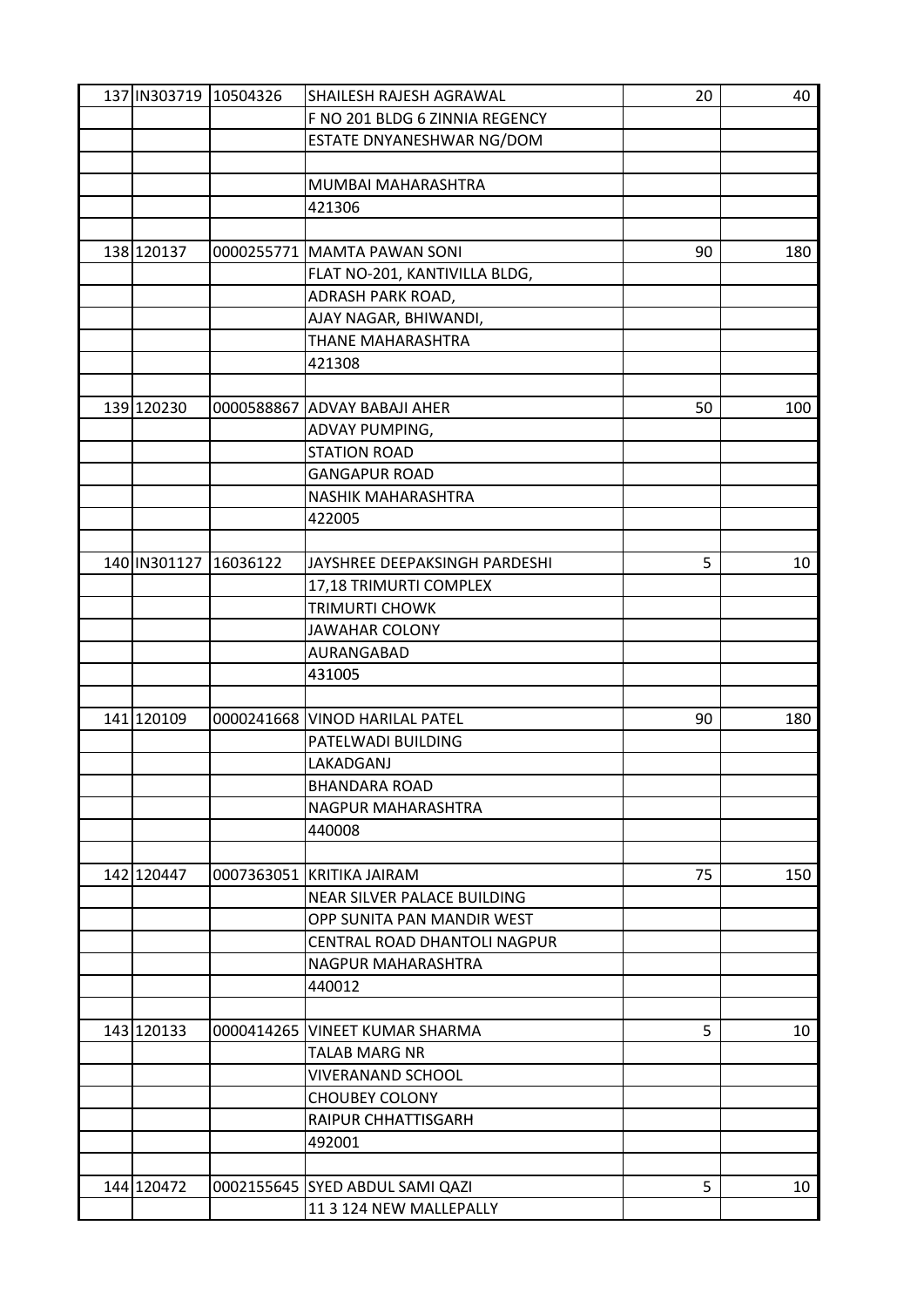|              |                          |                                   |                                                                                                                                                                                                                                                                                                                                                                                                                                      | 30             |
|--------------|--------------------------|-----------------------------------|--------------------------------------------------------------------------------------------------------------------------------------------------------------------------------------------------------------------------------------------------------------------------------------------------------------------------------------------------------------------------------------------------------------------------------------|----------------|
|              |                          |                                   |                                                                                                                                                                                                                                                                                                                                                                                                                                      |                |
|              |                          |                                   |                                                                                                                                                                                                                                                                                                                                                                                                                                      |                |
|              |                          |                                   |                                                                                                                                                                                                                                                                                                                                                                                                                                      |                |
|              |                          |                                   |                                                                                                                                                                                                                                                                                                                                                                                                                                      |                |
|              |                          |                                   |                                                                                                                                                                                                                                                                                                                                                                                                                                      |                |
|              |                          |                                   |                                                                                                                                                                                                                                                                                                                                                                                                                                      |                |
|              |                          |                                   |                                                                                                                                                                                                                                                                                                                                                                                                                                      | 60             |
|              |                          |                                   |                                                                                                                                                                                                                                                                                                                                                                                                                                      |                |
|              |                          |                                   |                                                                                                                                                                                                                                                                                                                                                                                                                                      |                |
|              |                          | <b>WEST MARREDPALLY NR MASJID</b> |                                                                                                                                                                                                                                                                                                                                                                                                                                      |                |
|              |                          | HYDERABAD TELANGANA               |                                                                                                                                                                                                                                                                                                                                                                                                                                      |                |
|              |                          |                                   |                                                                                                                                                                                                                                                                                                                                                                                                                                      |                |
|              |                          |                                   |                                                                                                                                                                                                                                                                                                                                                                                                                                      |                |
| 147 120514   |                          |                                   | 1                                                                                                                                                                                                                                                                                                                                                                                                                                    | $\overline{2}$ |
|              |                          |                                   |                                                                                                                                                                                                                                                                                                                                                                                                                                      |                |
|              |                          |                                   |                                                                                                                                                                                                                                                                                                                                                                                                                                      |                |
|              |                          |                                   |                                                                                                                                                                                                                                                                                                                                                                                                                                      |                |
|              |                          | HYDERABAD ANDHRA PRADESH          |                                                                                                                                                                                                                                                                                                                                                                                                                                      |                |
|              |                          | 500027                            |                                                                                                                                                                                                                                                                                                                                                                                                                                      |                |
|              |                          |                                   |                                                                                                                                                                                                                                                                                                                                                                                                                                      |                |
| 148 120315   |                          |                                   | 90                                                                                                                                                                                                                                                                                                                                                                                                                                   | 180            |
|              |                          | $6 - 6 - 105$                     |                                                                                                                                                                                                                                                                                                                                                                                                                                      |                |
|              |                          | <b>MAIN ROAD</b>                  |                                                                                                                                                                                                                                                                                                                                                                                                                                      |                |
|              |                          | <b>TANDUR</b>                     |                                                                                                                                                                                                                                                                                                                                                                                                                                      |                |
|              |                          | <b>TANDUR TELANGANA</b>           |                                                                                                                                                                                                                                                                                                                                                                                                                                      |                |
|              |                          | 501141                            |                                                                                                                                                                                                                                                                                                                                                                                                                                      |                |
|              |                          |                                   |                                                                                                                                                                                                                                                                                                                                                                                                                                      |                |
| 149 IN300896 | 10266603                 | RAMESH ROSHAN BORANA              | 1                                                                                                                                                                                                                                                                                                                                                                                                                                    | $\overline{2}$ |
|              |                          | NO 5 2ND CROSS                    |                                                                                                                                                                                                                                                                                                                                                                                                                                      |                |
|              |                          | MODEL COLONY                      |                                                                                                                                                                                                                                                                                                                                                                                                                                      |                |
|              |                          | <b>BANGALORE</b>                  |                                                                                                                                                                                                                                                                                                                                                                                                                                      |                |
|              |                          | <b>BANGALORE</b>                  |                                                                                                                                                                                                                                                                                                                                                                                                                                      |                |
|              |                          | 560022                            |                                                                                                                                                                                                                                                                                                                                                                                                                                      |                |
|              |                          |                                   |                                                                                                                                                                                                                                                                                                                                                                                                                                      |                |
| 150 IN303028 | 72084745                 | <b>REUBEN THOMAS JOHN</b>         | 100                                                                                                                                                                                                                                                                                                                                                                                                                                  | 200            |
|              |                          | NO 30 OLD NO 29 DAMODARAMURTHY    |                                                                                                                                                                                                                                                                                                                                                                                                                                      |                |
|              |                          | <b>ROAD KILPAUK</b>               |                                                                                                                                                                                                                                                                                                                                                                                                                                      |                |
|              |                          | <b>CHENNAI</b>                    |                                                                                                                                                                                                                                                                                                                                                                                                                                      |                |
|              |                          | TAMILNADU INDIA                   |                                                                                                                                                                                                                                                                                                                                                                                                                                      |                |
|              |                          | 600010                            |                                                                                                                                                                                                                                                                                                                                                                                                                                      |                |
|              |                          |                                   |                                                                                                                                                                                                                                                                                                                                                                                                                                      |                |
| 151 120109   | 0006029679               |                                   | 220                                                                                                                                                                                                                                                                                                                                                                                                                                  | 440            |
|              |                          | 5/60 MEDAVAKKAM                   |                                                                                                                                                                                                                                                                                                                                                                                                                                      |                |
|              |                          | PATEL STREET, PASUMPON NAGAR      |                                                                                                                                                                                                                                                                                                                                                                                                                                      |                |
|              |                          | PERUMBAKKAM,                      |                                                                                                                                                                                                                                                                                                                                                                                                                                      |                |
|              | 145 120391<br>146 120109 |                                   | HYDERABAD ANDHRA PRADESH<br>500001<br>0000014455 ALUGUPALLI PUSHPALATHA<br>H NO 1-8-15/1/B<br>LANE 6 RAVINDER NAGAR COLONY<br>STREET NO 8 HABSIGUDA<br>HYDERABAD Telangana<br>500007<br>0005840439 ARUNA BHAGAVATHI MAHABASHYAM.<br>403, CREATIVE PALACE<br>STREET NO 3 ROAD NO 7,<br>500026<br>0000079785 GOVIND RAM RATHI<br>H.NO.3-4-247/2,<br>STATION ROAD,<br>KACHIGUDA,<br>0000066223 SHIRISH SHRIKANT SARADA<br>ANANDAMMAL S. | 15<br>30       |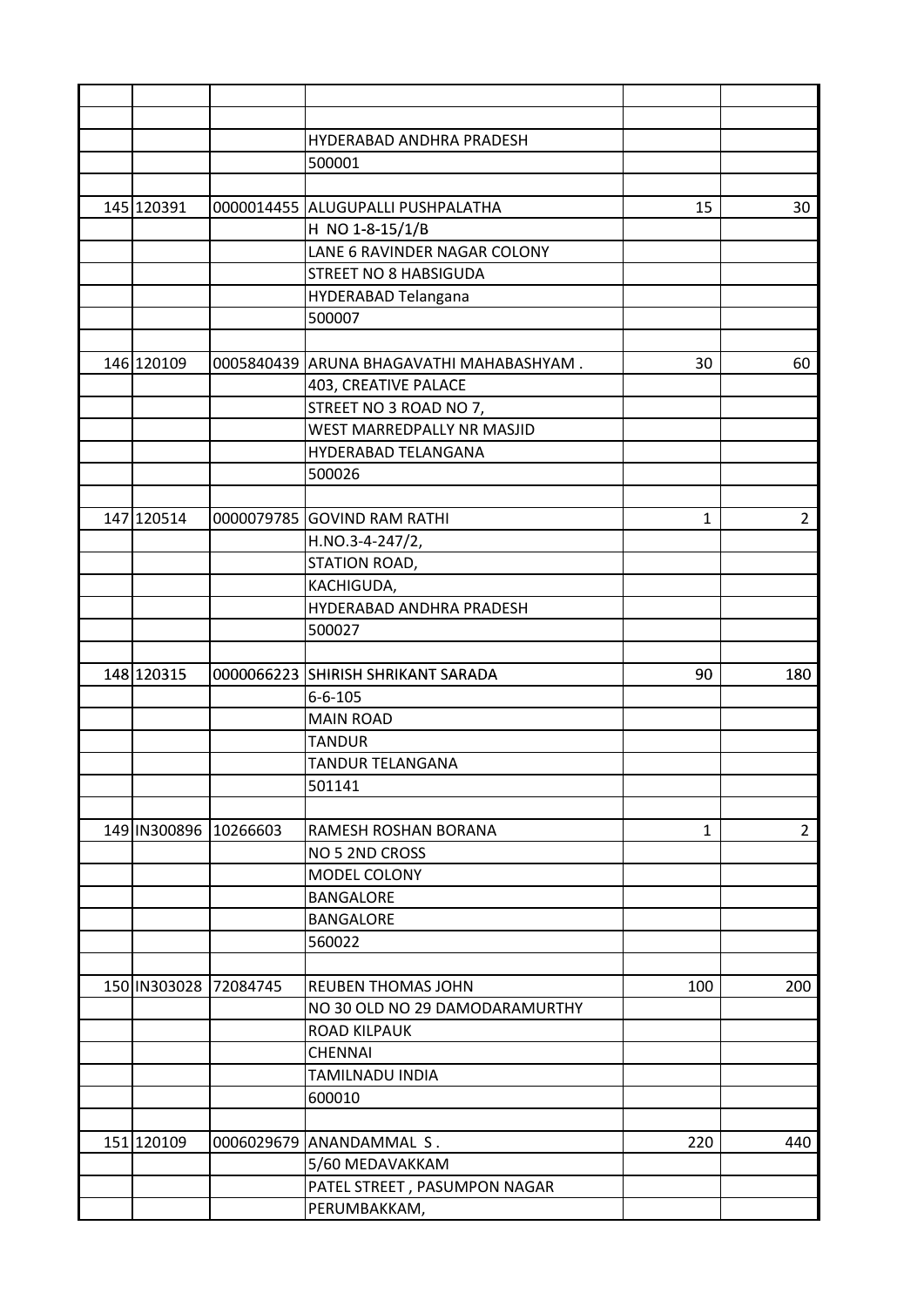|                       |                       | <b>KANCHEEPURAM TAMIL NADU</b> |     |                |
|-----------------------|-----------------------|--------------------------------|-----|----------------|
|                       |                       | 600100                         |     |                |
|                       |                       |                                |     |                |
| 152 IN300239 15360285 |                       | <b>SREEJITH PK</b>             | 1   | $\overline{2}$ |
|                       |                       | P K HOUSE                      |     |                |
|                       |                       | NEAR VENGARA RAILWAY GATE      |     |                |
|                       |                       | <b>VENGARA PO</b>              |     |                |
|                       |                       | <b>KANNUR</b>                  |     |                |
|                       |                       | 670305                         |     |                |
|                       |                       |                                |     |                |
|                       | 153 IN300239 13705118 | <b>SHONI G GEORGE</b>          | 10  | 20             |
|                       |                       | <b>VEREELATHU JYOTHIS</b>      |     |                |
|                       |                       | THAMMANAM                      |     |                |
|                       |                       | THAMMANAM PO                   |     |                |
|                       |                       |                                |     |                |
|                       |                       | ERNAKULAM                      |     |                |
|                       |                       | 682032                         |     |                |
|                       |                       |                                |     |                |
| 154 130414            |                       | 0000557331 BOBBY MATHEW        | 20  | 40             |
|                       |                       | <b>OLICKAL GRACE VILLA</b>     |     |                |
|                       |                       | VI 1460 A                      |     |                |
|                       |                       | NELLIKALA                      |     |                |
|                       |                       | PATHANAMTHITTA KERALA          |     |                |
|                       |                       | 689643                         |     |                |
|                       |                       |                                |     |                |
| 155 120629            |                       | 0000109305 DILIP KUMAR SHARMA  | 1   | $\overline{2}$ |
|                       |                       | 15/4                           |     |                |
|                       |                       | <b>SHYAM BAZAR STREET</b>      |     |                |
|                       |                       | <b>KOLKATA</b>                 |     |                |
|                       |                       | KOLKATA WEST BENGAL            |     |                |
|                       |                       | 700005                         |     |                |
|                       |                       |                                |     |                |
| 156 120685            |                       | 0000127127  PRIYANKA SETHIA    | 90  | 180            |
|                       |                       | BLOCK-G, FLAT NO. 301          |     |                |
|                       |                       | 493/B/18 G T ROAD              |     |                |
|                       |                       | SOUTH, VIKRAM VIHAR            |     |                |
|                       |                       | HOWRAH WEST BENGAL             |     |                |
|                       |                       | 711102                         |     |                |
|                       |                       |                                |     |                |
|                       | 157 IN302496 10025183 | <b>LILA PAUL</b>               | 90  | 180            |
|                       |                       | C/O KUNTAL CHATTERJEE          |     |                |
|                       |                       | 37, H.C. MUKHERJEE ROAD        |     |                |
|                       |                       | DOLMACHA PARA                  |     |                |
|                       |                       |                                |     |                |
|                       |                       | KHARDAH, 24 PG(N)              |     |                |
|                       |                       | 743155                         |     |                |
|                       |                       |                                |     |                |
|                       | 158 IN302902 43138874 | VASANTH SURYANARAYAN RAO       | 700 | 1,400          |
|                       |                       | P O BOX NO 459                 |     |                |
|                       |                       | POSTAL CODE 411                |     |                |
|                       |                       | <b>SUR</b>                     |     |                |
|                       |                       | <b>OMAN</b>                    |     |                |
|                       |                       | 999999                         |     |                |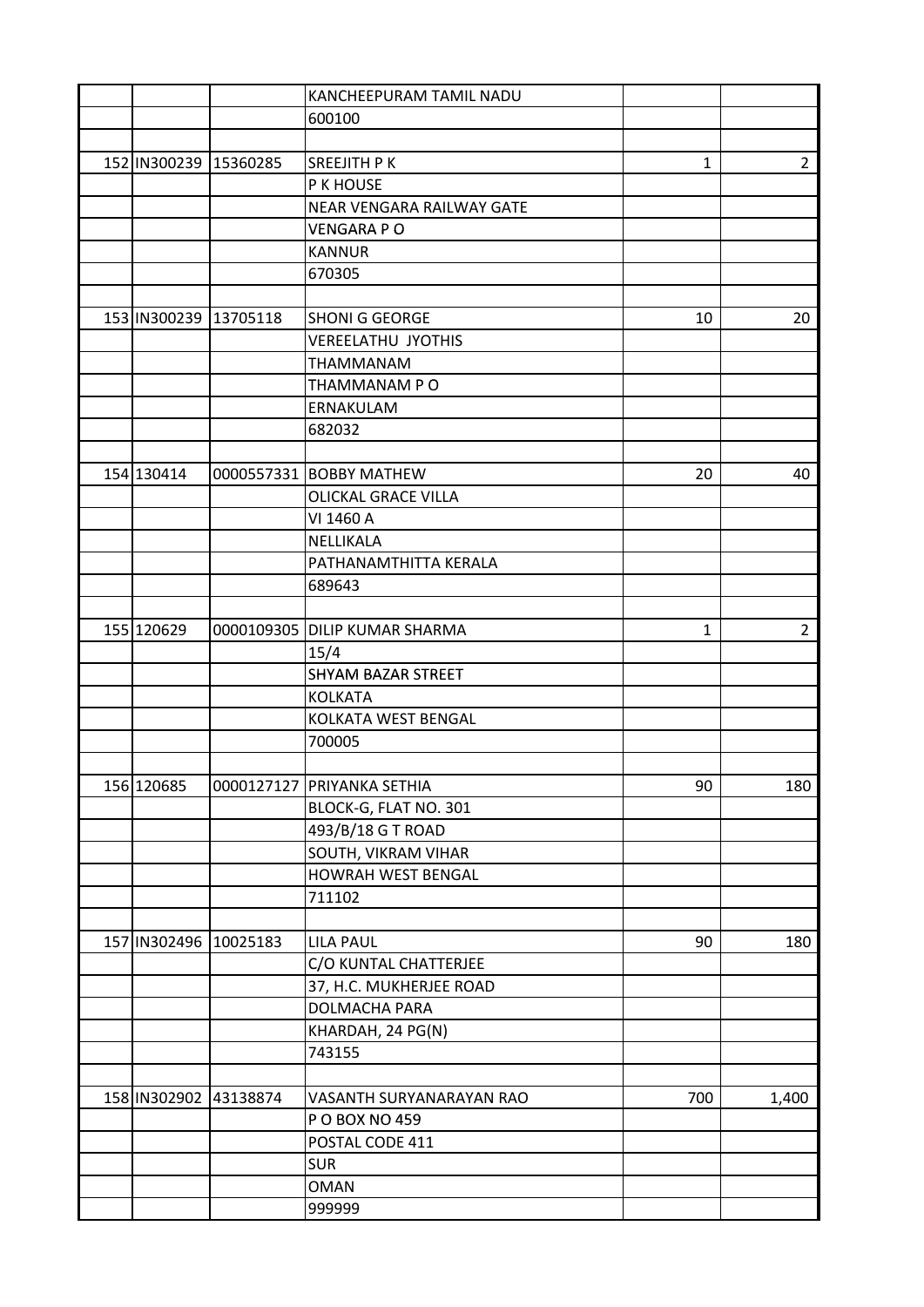| 159 IN300966 10385964 |          | <b>SUCHETA SHAH</b>           | 50  | 100 |
|-----------------------|----------|-------------------------------|-----|-----|
|                       |          | 117                           |     |     |
|                       |          | <b>SAHYOG APARTMENTS</b>      |     |     |
|                       |          | <b>MAYUR VIHAR PHASE-1</b>    |     |     |
|                       |          | <b>NEW DELHI</b>              |     |     |
|                       |          | 110091                        |     |     |
|                       |          |                               |     |     |
| 160 IN300394 13052418 |          | <b>ASHA MADAN</b>             | 298 | 596 |
|                       |          | 40/87 1st FLOOR               |     |     |
|                       |          | C R PARK                      |     |     |
|                       |          |                               |     |     |
|                       |          | <b>NEW DELHI</b>              |     |     |
|                       |          | 110019                        |     |     |
|                       |          |                               |     |     |
| 161 IN302365 10157090 |          | <b>AJAY RASTOGI</b>           | 10  | 20  |
|                       |          | H.NO.C-124,                   |     |     |
|                       |          | SHAKTI NAGAR EXTN.            |     |     |
|                       |          |                               |     |     |
|                       |          | <b>DELHI</b>                  |     |     |
|                       |          | 110052                        |     |     |
|                       |          |                               |     |     |
| 162 IN300118 10984146 |          | RAM NIWAS KHANDELWAL          | 10  | 20  |
|                       |          | WZ 12 A SECOND FLOOR          |     |     |
|                       |          | GALI NO 1                     |     |     |
|                       |          | SHIV NAGAR JAIL ROAD          |     |     |
|                       |          | <b>NEW DELHI</b>              |     |     |
|                       |          | 110058                        |     |     |
|                       |          |                               |     |     |
|                       |          |                               |     |     |
| 163 120109            |          | 0006421785 PUSHPA DEVI        | 90  | 180 |
|                       |          | 81, RAV RAJAJI KA KHURRA,     |     |     |
|                       |          | SURAJPOL BAZAR,               |     |     |
|                       |          | <b>CHOKDI TOPKHANA HAJURI</b> |     |     |
|                       |          | JAIPUR RAJASTHAN              |     |     |
|                       |          | 302003                        |     |     |
|                       |          |                               |     |     |
| 164 120366            |          | 0000081288 POONAM SAIWAL      | 15  | 30  |
|                       |          | $C-55$                        |     |     |
|                       |          | MUKESH COLONY                 |     |     |
|                       |          | 22 GODAM                      |     |     |
|                       |          | <b>JAIPUR RAJASTHAN</b>       |     |     |
|                       |          | 302006                        |     |     |
|                       |          |                               |     |     |
| 165 IN301160          | 30093642 | RITESH KHANDELWAL             | 90  | 180 |
|                       |          | $B-72$                        |     |     |
|                       |          |                               |     |     |
|                       |          | <b>NEHRU NAGAR</b>            |     |     |
|                       |          | <b>JAIPUR</b>                 |     |     |
|                       |          | 302016                        |     |     |
|                       |          |                               |     |     |
| 166 120141            |          | 0100013427 USHA KHATORE       | 90  | 180 |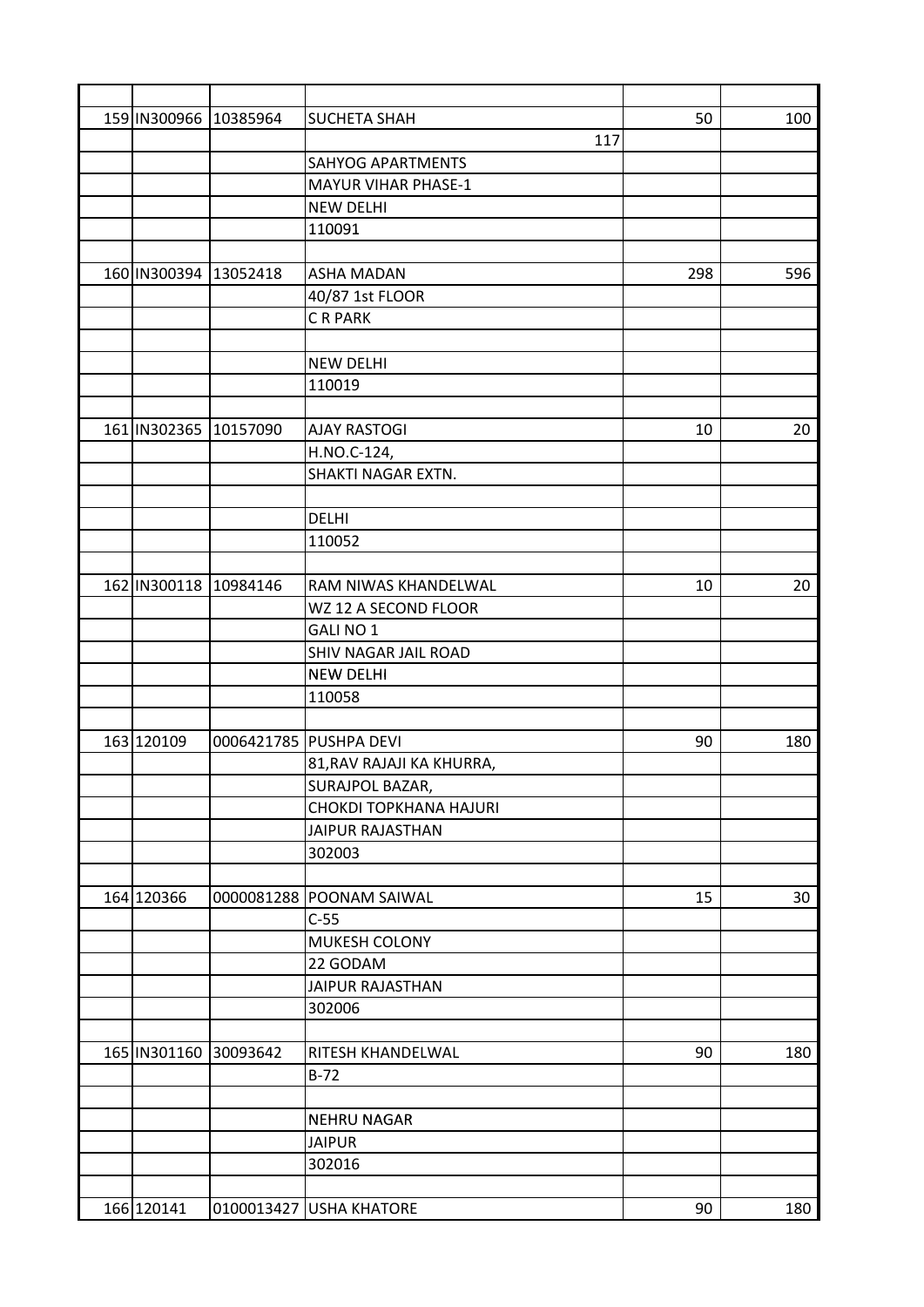|            |                           | KHATORO KA MOHALA                  |     |     |
|------------|---------------------------|------------------------------------|-----|-----|
|            |                           | WARD NO.12                         |     |     |
|            |                           |                                    |     |     |
|            |                           | <b>CHOMU RAJASTHAN</b>             |     |     |
|            |                           | 303702                             |     |     |
|            |                           |                                    |     |     |
| 167 120708 |                           | 0000017122 ANITA MITTAL            | 100 | 200 |
|            |                           | W/O ANIL MITTAL                    |     |     |
|            |                           | 6-T-12 JAWAHAR NAGAR               |     |     |
|            |                           |                                    |     |     |
|            |                           | SRI GANGANAGAR RAJASTHAN           |     |     |
|            |                           | 335001                             |     |     |
|            |                           |                                    |     |     |
|            | 168   IN301160 30310210   | PRAMOD KUMAR JAIN HUF              | 90  | 180 |
|            |                           |                                    |     |     |
|            |                           | <b>154 GAYATRI NAGAR</b>           |     |     |
|            |                           | A MAHARANI FARM                    |     |     |
|            |                           | <b>DURGAPURA</b>                   |     |     |
|            |                           | <b>JAIPUR</b>                      |     |     |
|            |                           | 302018                             |     |     |
|            |                           |                                    |     |     |
|            | 169 IN301143 10937825     | <b>GUNVANT J ZALDI HUF</b>         | 90  | 180 |
|            |                           | 335 P S BHAVAN NR SKSE             |     |     |
|            |                           | <b>SADAR BAZAR</b>                 |     |     |
|            |                           | <b>RAJKOT</b>                      |     |     |
|            |                           | <b>GUJARAT</b>                     |     |     |
|            |                           | 360001                             |     |     |
|            |                           |                                    |     |     |
|            | 170 IN300394 15375759     | <b>HEENA MAJMUDAR</b>              | 20  | 40  |
|            |                           | <b>MAJMUDAR BELOW</b>              |     |     |
|            |                           | M G ROAD                           |     |     |
|            |                           |                                    |     |     |
|            |                           | <b>JUNAGADH</b>                    |     |     |
|            |                           | 362001                             |     |     |
|            |                           |                                    |     |     |
|            | 171   IN300513   10317570 | PARESH JITENDRA SHAH               | 45  | 90  |
|            |                           | 6/B SARDAR PATEL CHAMBER           |     |     |
|            |                           | <b>VASANT CHOWK</b>                |     |     |
|            |                           | LAL DARWAJA, BHADA                 |     |     |
|            |                           | AHMEDABAD                          |     |     |
|            |                           | 380001                             |     |     |
|            |                           |                                    |     |     |
|            | 172 IN302461 10125470     | PRIYEN PANKAJBHAI SHAH             | 90  | 180 |
|            |                           | 105/ A, SAMASTA BRAMSTRIYA SOCI NR |     |     |
|            |                           | DUTTA SOCI, NR RAMJIMANDIR         |     |     |
|            |                           | <b>BHATTA, PALDI</b>               |     |     |
|            |                           | AHMEDABAD                          |     |     |
|            |                           | 380007                             |     |     |
|            |                           |                                    |     |     |
|            | 173 IN300982 10330395     | HARSHABEN NAYANKUMAR SHAH          | 90  | 180 |
|            |                           | 8, REVA APPARTMENT                 |     |     |
|            |                           | NR.LIC OFFICE, PALDI               |     |     |
|            |                           |                                    |     |     |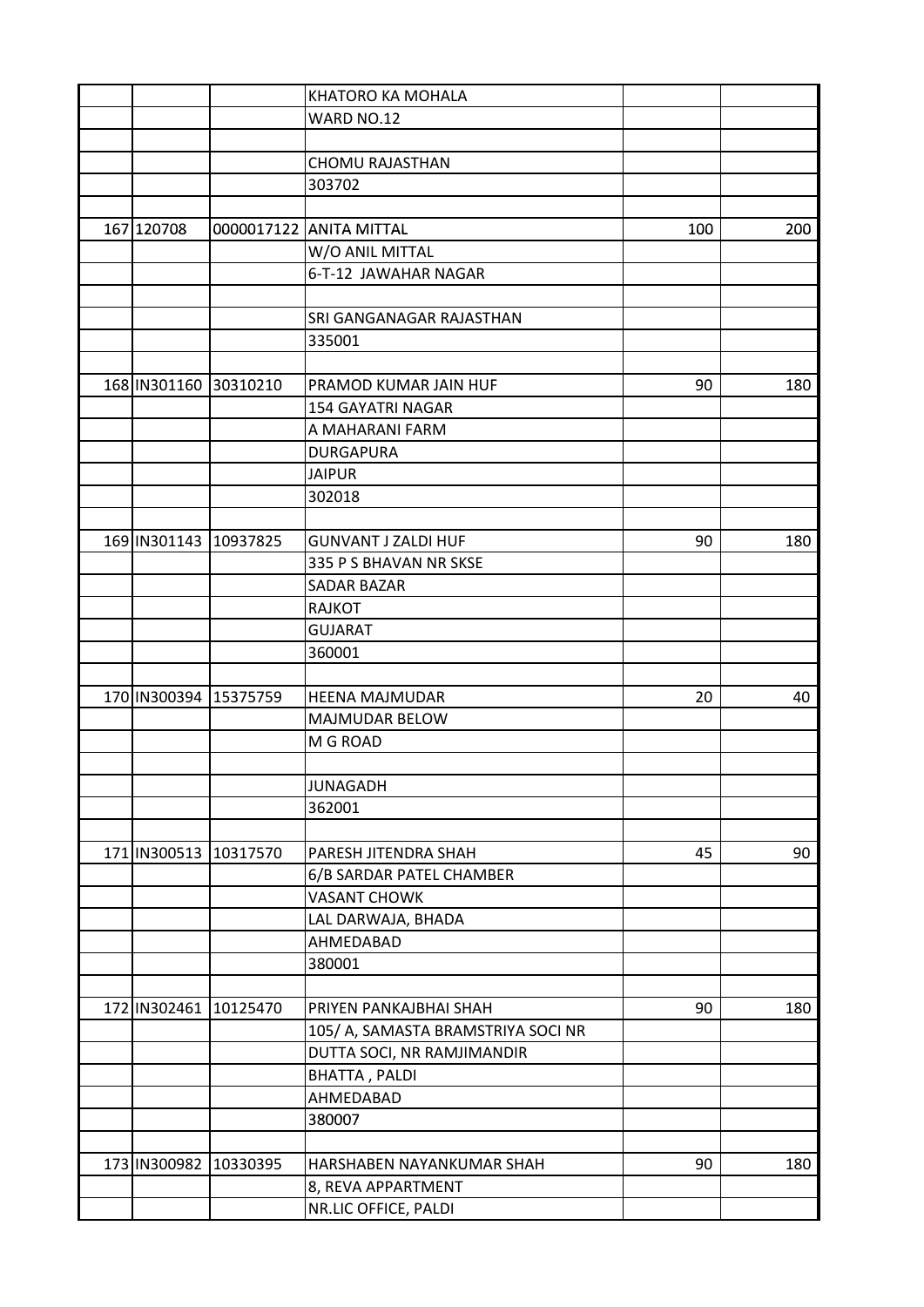|                       |                       | <b>ELLIS BRIDGE</b>                  |                |     |
|-----------------------|-----------------------|--------------------------------------|----------------|-----|
|                       |                       | AHMEDABAD                            |                |     |
|                       |                       | 380007                               |                |     |
|                       |                       |                                      |                |     |
|                       | 174 IN302236 10580616 | <b>ASHINI HEMAL SHAH</b>             | 35             | 70  |
|                       |                       | 11/A                                 |                |     |
|                       |                       | SANYOJAN NAGAR                       |                |     |
|                       |                       | SOC AMBAWADI                         |                |     |
|                       |                       | AHMEDABAD                            |                |     |
|                       |                       | 380015                               |                |     |
|                       |                       |                                      |                |     |
|                       | 175 IN301485 10082497 | NIRANJANA M. PATEL                   | 50             | 100 |
|                       |                       | <b>B 302 SARAL HEIGHTS</b>           |                |     |
|                       |                       | <b>NEAR GSC BANK</b>                 |                |     |
|                       |                       | OFF S G HIGHWAY SOLA                 |                |     |
|                       |                       | AHMEDABAD (GUJARAT)                  |                |     |
|                       |                       | 380060                               |                |     |
|                       |                       |                                      |                |     |
| 176 IN300343 10384392 |                       | KALPESH SHANKARBHAI PATEL            | 40             | 80  |
|                       |                       | 10, PRABHU PARK SOCIETY,             |                |     |
|                       |                       | OPP DEVI MULTIPLEX                   |                |     |
|                       |                       | <b>BETHAK NARODA</b>                 |                |     |
|                       |                       | AHMEDABAD                            |                |     |
|                       |                       | 382330                               |                |     |
|                       |                       |                                      |                |     |
| 177 120175            |                       | 0000083651 DINESH GOPALDAS BHATIA    | $\overline{2}$ | 4   |
|                       |                       | 50- BABU-GENU ROAD                   |                |     |
|                       |                       | KALBADEVI, MORWADI, R.NO-3           |                |     |
|                       |                       | K.M. BHATIA NIVAS, 3RD FLOOR         |                |     |
|                       |                       | MUMBAI MAHARASHTRA                   |                |     |
|                       |                       |                                      |                |     |
|                       |                       | 400002                               |                |     |
|                       |                       |                                      | 90             |     |
|                       | 178 IN300610 10701124 | <b>GIRISH LAKHAMSHI CHHEDA</b>       |                | 180 |
|                       |                       | 123, SHIV MAHAL,                     |                |     |
|                       |                       | 84/86, 3 RD FLR,                     |                |     |
|                       |                       | DR.MEISHRI ROAD,                     |                |     |
|                       |                       | <b>MUMBAI</b>                        |                |     |
|                       |                       | 400009                               |                |     |
|                       |                       |                                      |                |     |
|                       | 179 IN301330 18661509 | <b>RITA KANORIA</b>                  | 90             | 180 |
|                       |                       | FLAT NO.301 WOODLANDS BUILDING       |                |     |
|                       |                       | UPPER GOVIND NAGAR NEAR KAILASH PURI |                |     |
|                       |                       |                                      |                |     |
|                       |                       | TEMPLE MALAD EAST                    |                |     |
|                       |                       | <b>MUMBAI</b>                        |                |     |
|                       |                       | 400097                               |                |     |
|                       |                       |                                      |                |     |
| 180 120455            |                       | 0000039925 PRAKASH MAHADEO JEKATE    | 20             | 40  |
|                       |                       | C 602 SHREE COMPLEX                  |                |     |
|                       |                       | PLOT NO 106/112 SECTOR NO 14 MORE    |                |     |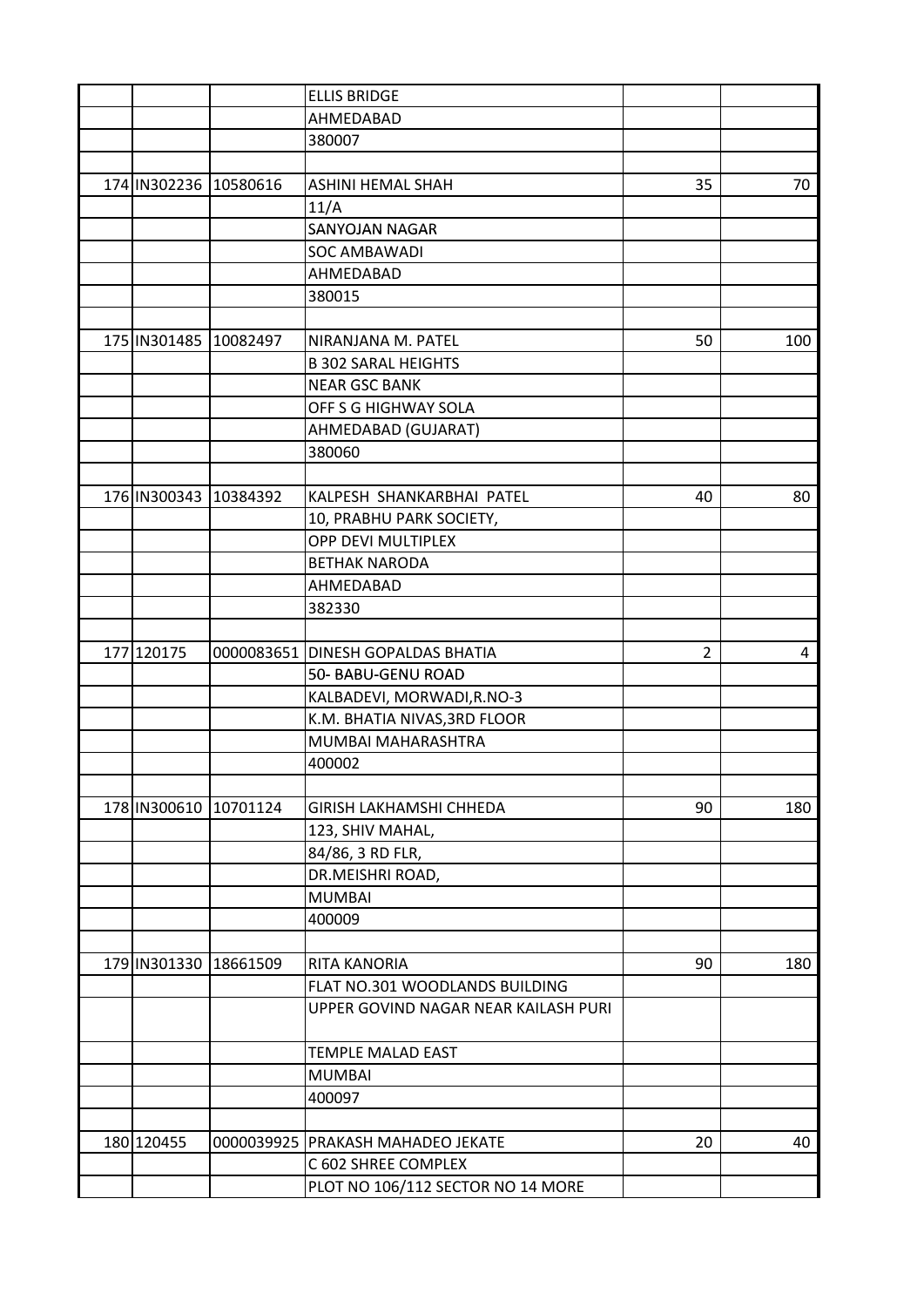|                       |                       | DEPARTMENTAL STORE KAMOTHE       |     |     |
|-----------------------|-----------------------|----------------------------------|-----|-----|
|                       |                       | KAMOTHE NO 410209                |     |     |
|                       |                       | RAIGARH(MH) MAHARASHTRA          |     |     |
|                       |                       | 410208                           |     |     |
|                       |                       |                                  |     |     |
| 181 IN301604 10316513 |                       | <b>GRACY STEPHEN FIGER</b>       | 100 | 200 |
|                       |                       | <b>GASS - WADI</b>               |     |     |
|                       |                       | PO - SOPARA                      |     |     |
|                       |                       | NALLASOPARA (W)                  |     |     |
|                       |                       | <b>THANE</b>                     |     |     |
|                       |                       | 401203                           |     |     |
|                       |                       |                                  |     |     |
|                       | 182 IN301774 16744692 | PARMANAND JANIMAL JAGWANI        | 88  | 176 |
|                       |                       | 38                               |     |     |
|                       |                       | <b>JARIPATAKA VASTI</b>          |     |     |
|                       |                       |                                  |     |     |
|                       |                       | <b>NAGPUR</b>                    |     |     |
|                       |                       | 440014                           |     |     |
|                       |                       |                                  |     |     |
| 183 120133            |                       | 0000410368 GARIMA TOMAR          | 71  | 142 |
|                       |                       | D 301 VISHWA SUMAN APPT          |     |     |
|                       |                       | 124 VUSHNUPURI NX                |     |     |
|                       |                       | <b>INDORE 452001</b>             |     |     |
|                       |                       | <b>INDORE MADHYA PRADESH</b>     |     |     |
|                       |                       | 452001                           |     |     |
|                       |                       |                                  |     |     |
| 184 120109            | 0003477435 S JYOTHI.  |                                  | 3   | 6   |
|                       |                       | H NO 17-59/8                     |     |     |
|                       |                       | RAM NAGAR COLONY, ALWAL          |     |     |
|                       |                       |                                  |     |     |
|                       |                       | SECUNDERABAD ANDHRA PRADESH      |     |     |
|                       |                       | 500010                           |     |     |
|                       |                       |                                  |     |     |
| 185 IN302734 10025663 |                       | <b>MADHU BALA</b>                | 90  | 180 |
|                       |                       | H.NO 3-4-376/3 2ND FLOOR         |     |     |
|                       |                       | <b>BASANT COLONY LINGAMPALLY</b> |     |     |
|                       |                       | KACHIGUDA HYDERABAD              |     |     |
|                       |                       | <b>TELANGANA INDIA</b>           |     |     |
|                       |                       | 500027                           |     |     |
|                       |                       |                                  |     |     |
| 186 130279            |                       | 0000182903 G SWAMINATHAN.        | 15  | 30  |
|                       |                       | H NO 1-15/1                      |     |     |
|                       |                       | <b>KHANAPUR VILLAGE</b>          |     |     |
|                       |                       | RAJENDRANAGAR MANDAL             |     |     |
|                       |                       | RANGAREDDY TELANGANA             |     |     |
|                       |                       | 500075                           |     |     |
|                       |                       |                                  |     |     |
|                       | 187 IN302148 10862086 | SHEETAL                          | 90  | 180 |
|                       |                       | NO 119/8 AND 9                   |     |     |
|                       |                       |                                  |     |     |
|                       |                       | <b>1ST FLOOR MARUTHI MANSION</b> |     |     |
|                       |                       | SULTANPET                        |     |     |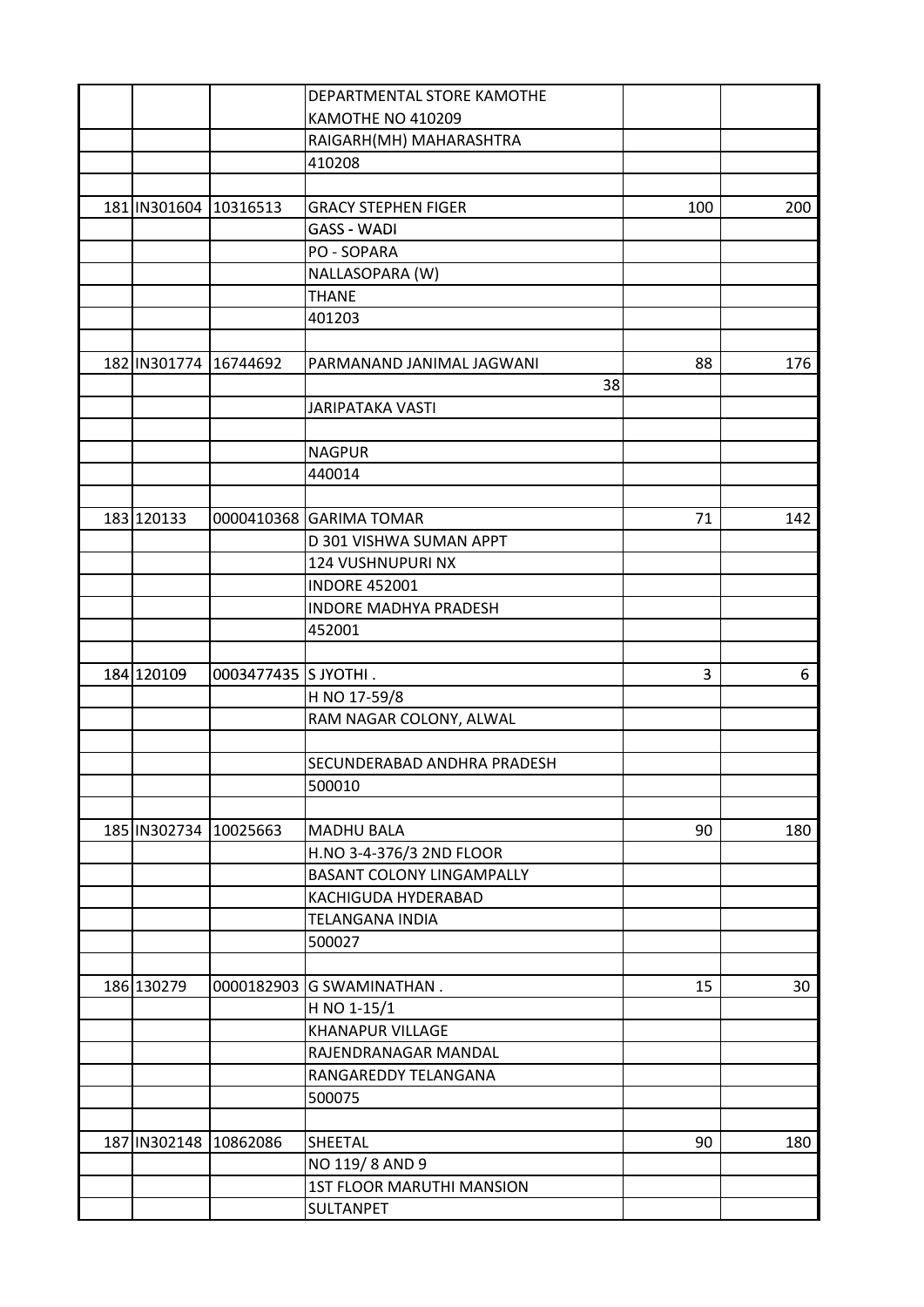|                       |                       | <b>BANGALORE</b>                       |                |                |
|-----------------------|-----------------------|----------------------------------------|----------------|----------------|
|                       |                       | 560053                                 |                |                |
|                       |                       |                                        |                |                |
| 188 IN303237 10020958 |                       | <b>S SRINIVASAN</b>                    | 90             | 180            |
|                       |                       | 81/1 MANNAPPA STREET                   |                |                |
|                       |                       | <b>KOTTUR</b>                          |                |                |
|                       |                       |                                        |                |                |
|                       |                       | <b>CHENNAI</b>                         |                |                |
|                       |                       | 600085                                 |                |                |
|                       |                       |                                        |                |                |
| 189 IN300394 18603590 |                       | <b>KV SIREESHA</b>                     | 10             | 20             |
|                       |                       | PLOT NO 1 AND 2 GROUND FLOOR           |                |                |
|                       |                       | THOLKAPIAR STREET THIRUVALLUVAR        |                |                |
|                       |                       | NAGAR ROAD OLD KATPADI                 |                |                |
|                       |                       | <b>VELLURE</b>                         |                |                |
|                       |                       | 632007                                 |                |                |
|                       |                       |                                        |                |                |
| 190 120472            |                       | 0016797844 SREEKUMAR S                 | $\overline{2}$ | 4              |
|                       |                       | KUZHIVILA KIZHAKKATHIL                 |                |                |
|                       |                       | <b>THAMARAKUDY PO</b>                  |                |                |
|                       |                       | KALAYAPURAM                            |                |                |
|                       |                       | <b>KOLLAM KERALA</b>                   |                |                |
|                       |                       | 691560                                 |                |                |
|                       |                       |                                        |                |                |
| 191 120300            |                       | 0000028204 SHEETAL DEVI                | 34             | 68             |
|                       |                       | 13/C, JATIN BAGCHI ROAD,               |                |                |
|                       |                       |                                        |                |                |
|                       |                       |                                        |                |                |
|                       |                       | KOLKATA WEST BENGAL                    |                |                |
|                       |                       | 700029                                 |                |                |
|                       |                       |                                        |                |                |
|                       |                       |                                        |                |                |
| 192 IN300773 10087990 |                       | KABITA DEB NATH                        | 40             | 80             |
|                       |                       | C/O.- RANJAN DEBNATH                   |                |                |
|                       |                       | FLAT. - C, 3RD FLOOR, CHATTERJEE INTER |                |                |
|                       |                       | 21, KRISHNA NAGAR ROAD, BARASAT        |                |                |
|                       |                       | <b>KOLKATA</b>                         |                |                |
|                       |                       | 700126                                 |                |                |
|                       |                       |                                        |                |                |
|                       | 193 IN300513 20532136 | SEKH MOZAFFAR RAHMAN                   | 50             | 100            |
|                       |                       | <b>NAWABPUR</b>                        |                |                |
|                       |                       | NAWABPUR CHANDITALA                    |                |                |
|                       |                       | NEAR BAITUL AMAN MOSQUE                |                |                |
|                       |                       | HOOGHLY WEST BENGAL                    |                |                |
|                       |                       | 712701                                 |                |                |
|                       |                       |                                        |                |                |
| 194 130279            | 0000190513 P USHA.    |                                        | $\mathbf{1}$   | $\overline{2}$ |
|                       |                       | 7B TOWER C                             |                |                |
|                       |                       | 7TH FLOOR OF TRIVENI                   |                |                |
|                       |                       | SHRISTINAGAR                           |                |                |
|                       |                       | ASANSOL WEST BENGAL                    |                |                |
|                       |                       | 713304                                 |                |                |